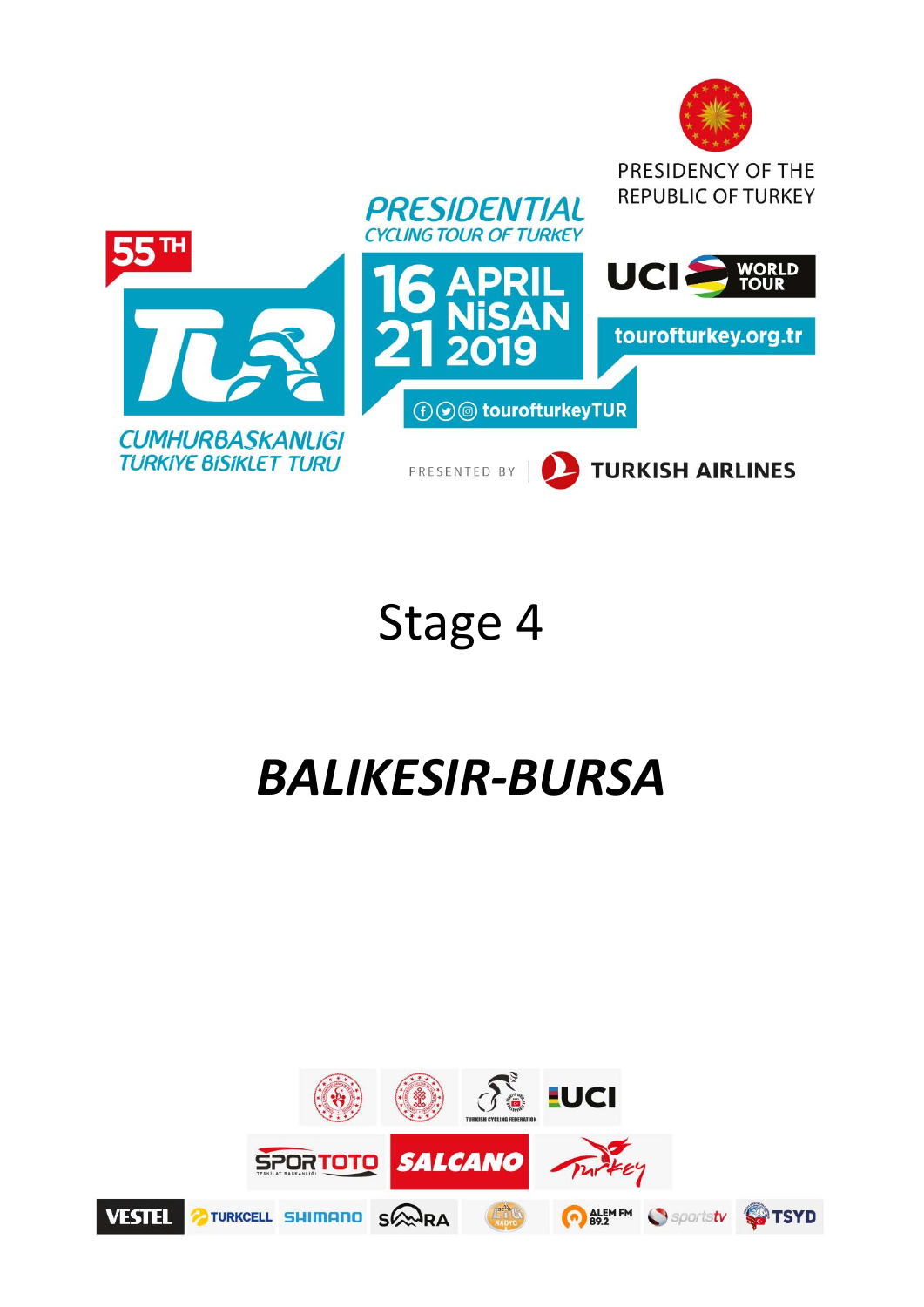

# **CLASSEMENT DE L'ETAPE STAGE CLASSIFICATION**

BALIKESIR-BURSA



**Etape - Stage :** 4

**Distance :** 194.3 km **Moyenne - Average :** 36.246km/h

1/3

**Date :** 19/04/2019

**Organisateur - Organiser :** Turkish Cycling Federation

**Epreuve - Race :** Presidential Cycling Tour of Turkey

| Rang<br>Rank | Dos.<br><b>Bib</b> | UCI ID      | <b>NOM Prénom</b><br>Last name First Name                                        | Equipe<br>Team                  | Nat.<br>Nat. | Temps<br>Time | Ecart<br>Gap                    | Bonif.<br>Bon. | Pen. |
|--------------|--------------------|-------------|----------------------------------------------------------------------------------|---------------------------------|--------------|---------------|---------------------------------|----------------|------|
| -1           | 21                 | 10007809490 | <b>EWAN Caleb</b>                                                                | Lotto Soudal                    | AUS          | 05h21'38"     |                                 | 10"            |      |
| 2            | 121                | 10051354511 | LOBATO DEL VALLE Juan Jose                                                       | Nippo - Vini Fantini - Faizane` | ESP          | 05h21'38"     |                                 | 6"             |      |
| 3            | 12                 | 10006599519 | <b>BENNETT Sam</b>                                                               | Bora - Hansgrohe                | <b>IRL</b>   | 05h21'38"     |                                 | 4"             |      |
| 4            | 51                 | 10007890730 | <b>CONSONNI Simone</b>                                                           | Uae Team Emirates               | ITA          | 05h21'38"     |                                 |                |      |
| 5            | 34                 | 10008706136 | <b>JAKOBSEN Fabio</b>                                                            | Deceuninck - Quick - Step       | NED          | 05h21'38"     |                                 |                |      |
| 6            | 56                 | 10008971268 | <b>MOLANO BENAVIDES Juan Sebastian</b>                                           | <b>Uae Team Emirates</b>        | COL          | 05h21'38"     |                                 |                |      |
| 7            | 75                 | 10005583948 | ABERASTURI IZAGA Jon                                                             | Caja Rural - Seguros Rga        | <b>ESP</b>   | 05h21'38"     |                                 |                |      |
| 8            | 91                 | 10006280530 | <b>SANZ UNZUE Enrique</b>                                                        | Euskadi Basque Country - Muri   | ESP          | 05h21'38"     |                                 |                |      |
| 9            | 127                | 10014704978 | <b>LONARDI Giovanni</b>                                                          | Nippo - Vini Fantini - Faizane` | <b>ITA</b>   | 05h21'38"     |                                 |                |      |
| 10           | 73                 | 10014023554 | SERRANO RODRIGUEZ Gonzalo                                                        | Caja Rural - Seguros Rga        | ESP          | 05h21'38"     |                                 |                |      |
| 11           | 67                 | 10014357091 | SUREDA MOREY Jaume                                                               | Burgos - Bh                     | <b>ESP</b>   | 05h21'38"     |                                 |                |      |
| 12           | 52                 | 10007518692 | <b>CONTI Valerio</b>                                                             | Uae Team Emirates               | ITA          | 05h21'38"     |                                 |                |      |
| 13           | 13                 | 10011081424 | <b>GROSSSCHARTNER Felix</b>                                                      | Bora - Hansgrohe                | AUT          | 05h21'38"     |                                 |                |      |
| 14           | 146                | 10010005027 | NOPPE Christophe                                                                 | Sport Vlaanderen - Baloise      | BEL          | 05h21'38"     |                                 |                |      |
| 15           | 55                 | 10050785746 | POLANC Jan                                                                       | <b>Uae Team Emirates</b>        | <b>SLO</b>   | 05h21'38"     |                                 |                |      |
| 16           | 156                | 10005827660 | PINTO Edgar                                                                      | W52 / Fc Porto                  | <b>POR</b>   | 05h21'38"     |                                 |                |      |
| 17           | 116                | 10008653087 | <b>SCHONBERGER Sebastian</b>                                                     | Neri Sottoli Selle Italia Ktm   | AUT          | 05h21'38"     |                                 |                |      |
| 18           | 117                | 10008653592 | VAN EMPEL Etienne                                                                | Neri Sottoli Selle Italia Ktm   | <b>NED</b>   | 05h21'38"     |                                 |                |      |
| 19           | 153                | 10006878900 | <b>REIS Rafael</b>                                                               | W52 / Fc Porto                  | <b>POR</b>   | 05h21'38"     |                                 |                |      |
| 20           | 104                | 10009037552 | RESTREPO VALENCIA Jhonatan                                                       | Manzana Postobon Team           | COL          | 05h21'38"     |                                 |                |      |
| 21           | 136                | 10009794960 | <b>MURPHY Kyle</b>                                                               | Rally Uhc Cycling               | <b>USA</b>   | 05h21'38"     |                                 |                |      |
| 22           | 83                 | 10006875159 | GROŠU Eduard-Michael                                                             | Delko Marseille Provence        | <b>ROU</b>   | 05h21'38"     |                                 |                |      |
| 23           | 155                | 10003367092 | <b>MESTRE Ricardo</b>                                                            | W52 / Fc Porto                  | <b>POR</b>   | 05h21'38"     |                                 |                |      |
| 24           | 81                 | 10006142811 | <b>FERNANDEZ CRUZ Delio</b>                                                      | Delko Marseille Provence        | <b>ESP</b>   | 05h21'38"     |                                 |                |      |
| 25           | 41                 | 10008673804 | GIBBONS Ryan                                                                     | <b>Team Dimension Data</b>      | <b>RSA</b>   | 05h21'38"     |                                 |                |      |
| 26           | 93                 | 10025143592 | <b>BARTHE Cyril</b>                                                              | Euskadi Basque Country - Muri   | <b>FRA</b>   | 05h21'38"     |                                 |                |      |
| 27           | 46                 | 10009780513 | O'CONNOR Ben                                                                     | <b>Team Dimension Data</b>      | <b>AUS</b>   | 05h21'38"     |                                 |                |      |
| 28           | 6                  | 10007219309 | <b>BIZHIGITOV Zhandos</b>                                                        | Astana Pro Team                 | KAZ          | 05h21'38"     |                                 |                |      |
| 29           | 131                | 10003127323 | <b>BRITTON Robert</b>                                                            | Rally Uhc Cycling               | CAN          | 05h21'38"     |                                 |                |      |
| 30           | 145                | 10014887965 | VAN POUCKE Aaron                                                                 | Sport Vlaanderen - Baloise      | <b>BEL</b>   | 05h21'38"     |                                 |                |      |
| 31           | 31                 | 10003072557 | <b>CAPECCHI Eros</b>                                                             | Deceuninck - Quick - Step       | ITA          | 05h21'38"     |                                 |                |      |
| 32           | 162                | 10009197301 | <b>BALKAN Onur</b>                                                               | <b>Turkish National Team</b>    | <b>TUR</b>   | 05h21'38"     |                                 |                |      |
| 33           | 132                | 10076567841 | COTE Pier Andre                                                                  | Rally Uhc Cycling               | CAN          | 05h21'38"     |                                 |                |      |
| 34           | 115                | 10011972309 | <b>MARENGO Umberto</b>                                                           | Neri Sottoli Selle Italia Ktm   | <b>ITA</b>   | 05h21'38"     |                                 |                |      |
| 35           | 125                | 10007947516 | <b>NAKANE Hideto</b>                                                             | Nippo - Vini Fantini - Faizane` | <b>JPN</b>   | 05h21'38"     |                                 |                |      |
| 36           | 157                | 10004849475 | <b>CALDEIRA Samuel</b>                                                           | W52 / Fc Porto                  | <b>POR</b>   | 05h21'38"     |                                 |                |      |
| 37           | 5                  | 10008855171 | <b>KUDUS Merhawi</b>                                                             | Astana Pro Team                 | ERI          | 05h21'38"     |                                 |                |      |
| 38           | 105                | 10007528796 | OCHOA CAMARGO Diego Antonio                                                      | Manzana Postobon Team           | COL          | 05h21'38"     |                                 |                |      |
| 39           | 84                 | 10002928370 | <b>MORENO BAZAN Javier</b>                                                       | Delko Marseille Provence        | <b>ESP</b>   | 05h21'38"     |                                 |                |      |
| 40           | 123                | 10005480783 | <b>ITO Masakazu</b>                                                              | Nippo - Vini Fantini - Faizane` | JPN          | 05h21'38"     |                                 |                |      |
| 41           | 106                | 10010985939 | SIERRA SANCHEZ Yecid Arturo                                                      | Manzana Postobon Team           | COL          | 05h21'38"     |                                 |                |      |
| 42           | 53                 | 10035516027 | MUÑOZ LANCHEROS Cristian Camilo                                                  | <b>Uae Team Emirates</b>        | <b>COL</b>   | 05h21'38"     |                                 |                |      |
| 43           | 14                 | 10003236043 | PFINGSTEN Christoph                                                              | Bora - Hansgrohe                | <b>GER</b>   | 05h21'38"     |                                 |                |      |
| 44           | 143                | 10009009866 | DE VYLDER Lindsay                                                                | Sport Vlaanderen - Baloise      | <b>BEL</b>   | 05h21'38"     |                                 |                |      |
|              |                    |             | Copyright © F2Concept - 2019 - retrouvez ces classements sur www.yotrecourse.com |                                 |              |               | Imprimé à / print at : 14:39:09 |                |      |

**Copyright © F2Concept - 2019 - retrouvez ces classements sur www.votrecourse.com**

**cedric : +33.6.62.32.06.12**

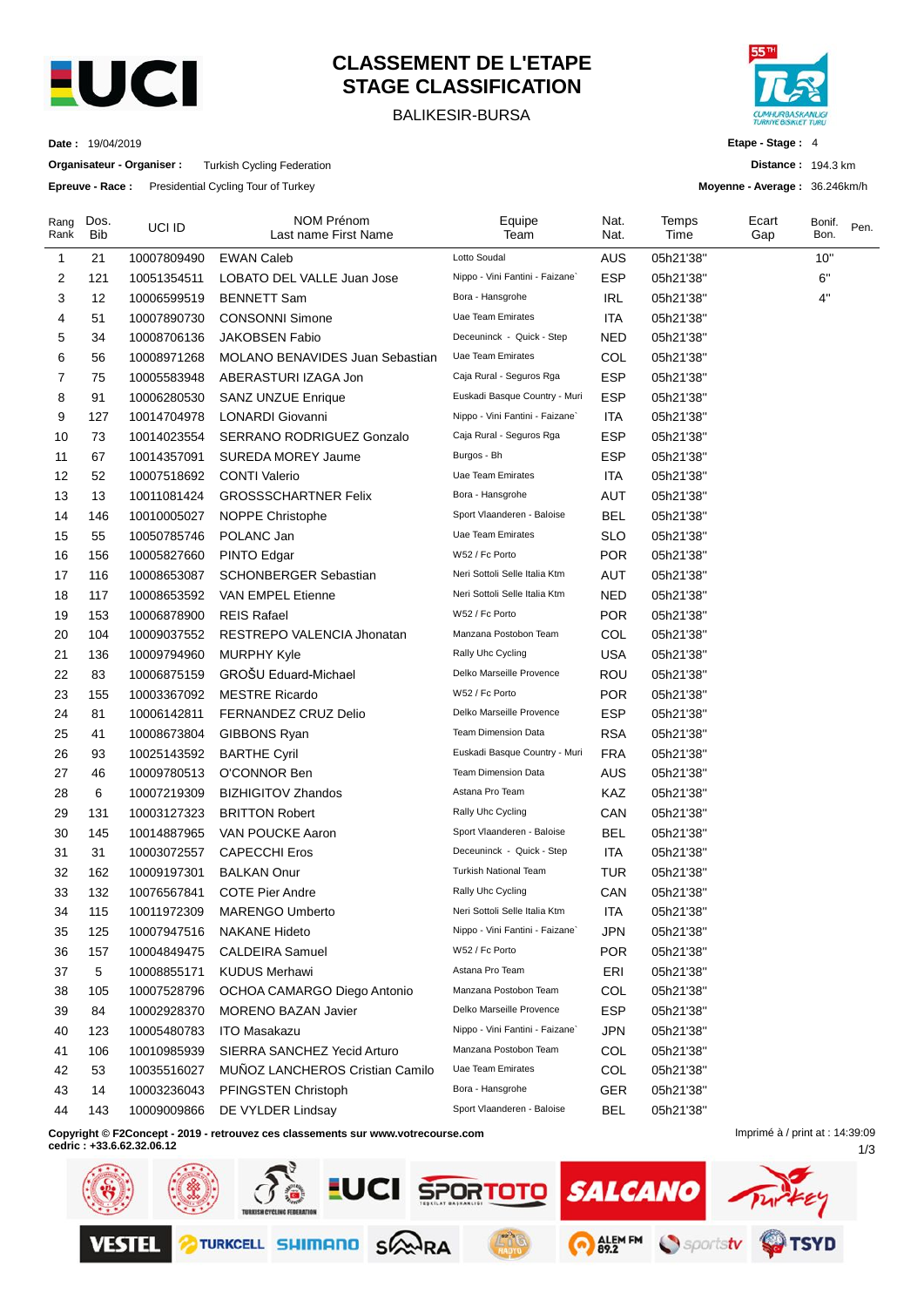| 45 | $\mathbf{1}$   | 10006500701 | <b>FOMINYKH Daniil</b>          | Astana Pro Team                 | KAZ        | 05h21'38" |                |     |
|----|----------------|-------------|---------------------------------|---------------------------------|------------|-----------|----------------|-----|
| 46 | 87             | 10010164974 | ROCHAS Rémy                     | Delko Marseille Provence        | <b>FRA</b> | 05h21'38" |                |     |
| 47 | 82             | 10002926552 | <b>FINETTO Mauro</b>            | Delko Marseille Provence        | <b>ITA</b> | 05h21'38" |                |     |
| 48 | 112            | 10011235008 | FORTUNATO Lorenzo               | Neri Sottoli Selle Italia Ktm   | <b>ITA</b> | 05h21'38" |                | 20' |
| 49 | 167            | 10053290871 | <b>DOGAN Halil</b>              | Turkish National Team           | <b>TUR</b> | 05h21'38" |                |     |
| 50 | 166            | 10006915979 | <b>SAYAR Mustafa</b>            | <b>Turkish National Team</b>    | <b>TUR</b> | 05h21'38" |                |     |
| 51 | 152            | 10003251100 | <b>ALARCON GARCIA Raul</b>      | W52 / Fc Porto                  | <b>ESP</b> | 05h21'38" |                |     |
| 52 | 114            | 10007744624 | <b>PACIONI Luca</b>             | Neri Sottoli Selle Italia Ktm   | ITA        | 05h21'38" |                |     |
| 53 | 122            | 10009974715 | CIMA Imerio                     | Nippo - Vini Fantini - Faizane` | ITA        | 05h21'38" |                |     |
| 54 | 3              | 10009818101 | NATAROV Yuriy                   | Astana Pro Team                 | KAZ        | 05h21'55" | 17"            |     |
| 55 | 161            | 10007508790 | <b>ORKEN Ahmet</b>              | <b>Turkish National Team</b>    | <b>TUR</b> | 05h22'02" | 24"            |     |
| 56 | 124            | 10005480985 | YOSHIDA Hayato                  | Nippo - Vini Fantini - Faizane` | <b>JPN</b> | 05h22'02" | $\mathbf{u}$   |     |
| 57 | 63             | 10014208258 | CABEDO CARDA Oscar              | Burgos - Bh                     | <b>ESP</b> | 05h22'08" | 30"            |     |
| 58 | 37             | 10003039013 | RICHEZE Maximiliano Ariel       | Deceuninck - Quick - Step       | ARG        | 05h22'18" | 40"            |     |
| 59 | 45             | 10002259777 | <b>RENSHAW Mark</b>             | <b>Team Dimension Data</b>      | <b>AUS</b> | 05h22'21" | 43"            |     |
| 60 | 44             | 10003292324 | <b>CAVENDISH Mark</b>           | <b>Team Dimension Data</b>      | GBR        | 05h22'26" | 48"            |     |
| 61 | 33             | 10009230441 | <b>HODEG CHAGUI Alvaro Jose</b> | Deceuninck - Quick - Step       | COL        | 05h22'26" | п              |     |
| 62 | 35             | 10008198807 | <b>MARTINELLI Davide</b>        | Deceuninck - Quick - Step       | <b>ITA</b> | 05h22'26" | п              |     |
| 63 | 43             | 10009145161 | DE BOD Stefan                   | <b>Team Dimension Data</b>      | <b>RSA</b> | 05h22'26" | П              |     |
| 64 | 147            | 10013870374 | <b>WILLEMS Thimo</b>            | Sport Vlaanderen - Baloise      | <b>BEL</b> | 05h22'29" | 51"            |     |
| 65 | 32             | 10058736615 | <b>EVENEPOEL Remco</b>          | Deceuninck - Quick - Step       | <b>BEL</b> | 05h21'38" | 0"             |     |
| 66 | 141            | 10003246753 | DE KETELE Kenny                 | Sport Vlaanderen - Baloise      | <b>BEL</b> | 05h22'45" | 01'07"         |     |
| 67 | 85             | 10004505531 | NAVARDAUSKAS Ramunas            | Delko Marseille Provence        | LTU        | 05h22'45" |                |     |
| 68 | $\overline{2}$ | 10009816077 | <b>GIDICH Yevgeniy</b>          | Astana Pro Team                 | KAZ        | 05h22'45" | П              |     |
| 69 | 135            | 10003192492 | MURPHY John                     | Rally Uhc Cycling               | <b>USA</b> | 05h23'05" | 01'27"         |     |
| 70 | 74             | 10019037545 | <b>MORA VEDRI Sebastian</b>     | Caja Rural - Seguros Rga        | <b>ESP</b> | 05h23'11" | 01'33"         |     |
| 71 | 103            | 10010838823 | CHIA BERMUDEZ Luis Carlos       | Manzana Postobon Team           | COL        | 05h23'11" | $\mathbf{H}$   |     |
| 72 | 64             | 10010980279 | <b>MATOS Nuno</b>               | Burgos - Bh                     | <b>POR</b> | 05h23'17" | 01'39"         |     |
| 73 | 154            | 10014059223 | FERREIRA José                   | W52 / Fc Porto                  | <b>POR</b> | 05h23'17" | $\blacksquare$ |     |
| 74 | 4              | 10006895569 | ZAKHAROV Artyom                 | Astana Pro Team                 | KAZ        | 05h23'19" | 01'41"         |     |
| 75 | 61             | 10008680773 | <b>LANGELLOTTI Victor</b>       | Burgos - Bh                     | <b>MON</b> | 05h23'31" | 01'53"         |     |
| 76 | 164            | 10009267524 | <b>AKDILEK Ahmet</b>            | Turkish National Team           | <b>TUR</b> | 05h23'37" | 01'59"         |     |
| 77 | 65             | 10010999780 | LOPEZ PARADA Daniel             | Burgos - Bh                     | <b>ESP</b> | 05h23'47" | 02'09"         |     |
| 78 | 62             | 10009499112 | <b>GIBSON Matthew</b>           | Burgos - Bh                     | <b>GBR</b> | 05h23'47" | Ħ              |     |
| 79 | 66             | 10009403526 | ROBREDO CRESPO Alvaro           | Burgos - Bh                     | <b>ESP</b> | 05h23'47" | п              |     |
| 80 | 86             | 10008065431 | DE ROSSI Lucas                  | Delko Marseille Provence        | <b>FRA</b> | 05h23'47" | $\mathbf{H}$   | 1"  |
| 81 | 126            | 10008687342 | NISHIMURA Hiroki                | Nippo - Vini Fantini - Faizane` | <b>JPN</b> | 05h23'47" | П              |     |
| 82 | 77             | 10074893377 | SOTO MARTINEZ Nelson            | Caja Rural - Seguros Rga        | COL        | 05h23'47" | п              |     |
| 83 | 102            | 10009037350 | PARRA ARIAS Jordan Arley        | Manzana Postobon Team           | COL        | 05h23'47" | п              |     |
| 84 | 111            | 10006903754 | <b>BERTAZZO Liam</b>            | Neri Sottoli Selle Italia Ktm   | <b>ITA</b> | 05h23'47" |                |     |
| 85 | 94             | 10011227530 | IRIZAR LASKURAIN Julen          | Euskadi Basque Country - Muri   | <b>ESP</b> | 05h23'47" | н              |     |
| 86 | 71             | 10009991687 | CAÑELLAS SANCHEZ Xavier         | Caja Rural - Seguros Rga        | <b>ESP</b> | 05h23'47" |                |     |
| 87 | 97             | 10042478506 | BERRADE FERNANDEZ Urko          | Euskadi Basque Country - Muri   | <b>ESP</b> | 05h23'47" | п              |     |
| 88 | 96             | 10004839977 | INTXAUSTI ELORRIAGA Beñat       | Euskadi Basque Country - Muri   | <b>ESP</b> | 05h23'47" | п              |     |
| 89 | 144            | 10009991182 | <b>GHYS Robbe</b>               | Sport Vlaanderen - Baloise      | <b>BEL</b> | 05h23'47" | H.             |     |
| 90 | 101            | 10009565594 | GOMEZ PEÑALOZA Bryan Steve      | Manzana Postobon Team           | COL        | 05h21'38" | 0"             |     |
| 91 | 113            | 10009974816 | <b>BEVILACQUA Simone</b>        | Neri Sottoli Selle Italia Ktm   | <b>ITA</b> | 05h24'02" | 02'24"         |     |
| 92 | 76             | 10074893478 | <b>MOREIRA GUARINO Mauricio</b> | Caja Rural - Seguros Rga        | URU        | 05h24'11" | 02'33"         | 3"  |
| 93 | 36             | 10003308993 | MØRKØV Michael                  | Deceuninck - Quick - Step       | DEN        | 05h24'16" | 02'38"         |     |
| 94 | $\overline{7}$ | 10004828459 | <b>GRUZDEV Dmitriy</b>          | Astana Pro Team                 | KAZ        | 05h24'18" | 02'40"         |     |
| 95 | 107            | 10007997228 | MENDOZA CARDONA Omar Alberto    | Manzana Postobon Team           | COL        | 05h24'18" | H.             |     |
| 96 | 142            | 10006481196 | DE PAUW Moreno                  | Sport Vlaanderen - Baloise      | <b>BEL</b> | 05h24'54" | 03'16"         |     |
| 97 | 95             | 10009994923 | VIEJO REDONDO Jose Daniel       | Euskadi Basque Country - Muri   | <b>ESP</b> | 05h25'08" | 03'30"         |     |
| 98 | 163            | 10008683100 | <b>SAMLI Feritcan</b>           | Turkish National Team           | <b>TUR</b> | 05h25'17" | 03'39"         |     |
|    |                |             |                                 |                                 |            |           |                |     |

**Copyright © F2Concept - 2019 - retrouvez ces classements sur www.votrecourse.com**

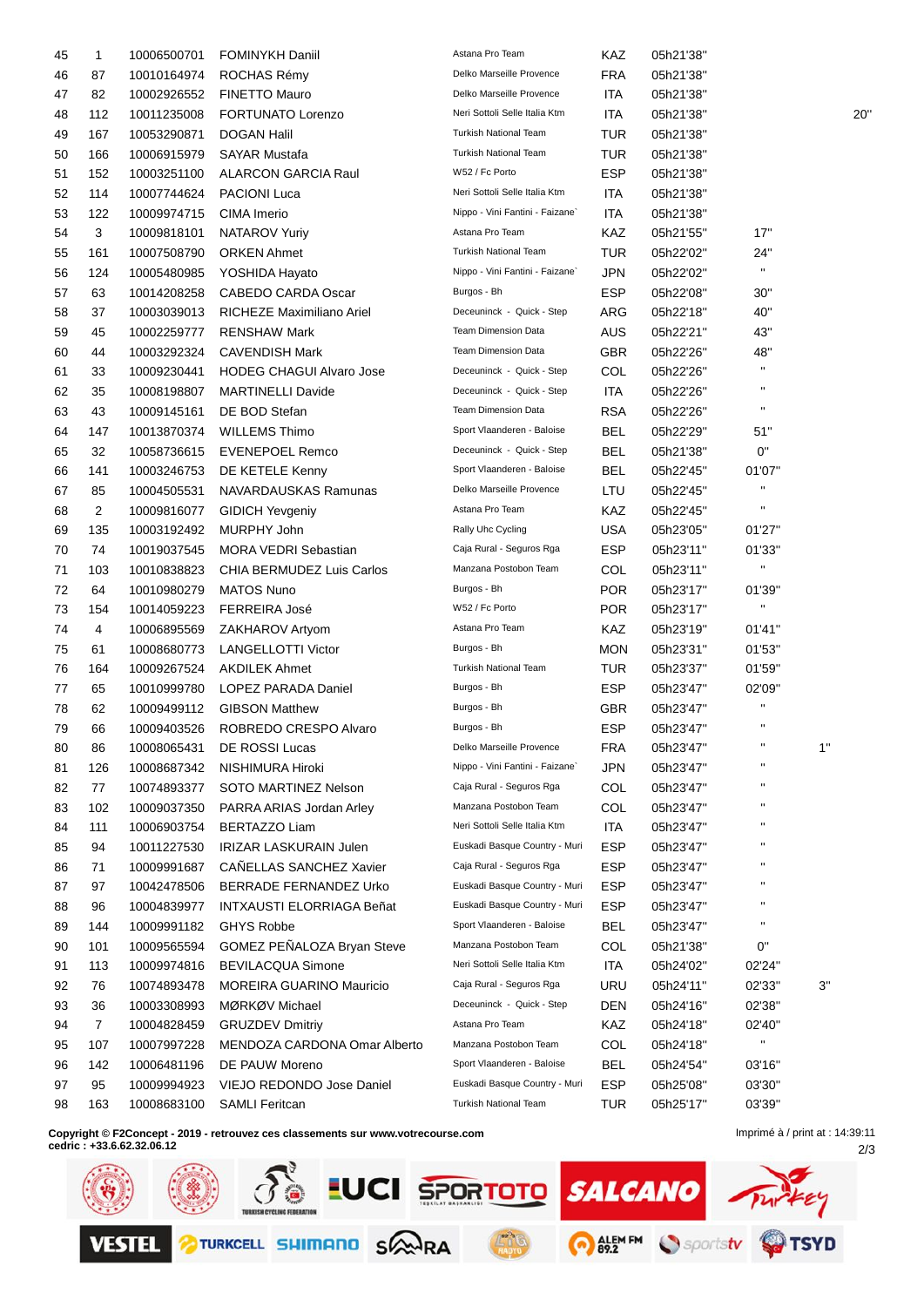| 99  | 27  | 10007357331 | DE BUYST Jasper              | Lotto Soudal                  | BEL        | 05h25'17" | $\mathbf{H}$ |    |
|-----|-----|-------------|------------------------------|-------------------------------|------------|-----------|--------------|----|
| 100 | 165 | 10007593868 | <b>ATALAY Muhammed</b>       | <b>Turkish National Team</b>  | TUR        | 05h25'18" | 03'40"       |    |
| 101 | 24  | 10003301620 | <b>KLUGE Roger</b>           | Lotto Soudal                  | <b>GER</b> | 05h25'18" | $\mathbf{H}$ |    |
| 102 | 26  | 10009135259 | <b>WOUTERS Enzo</b>          | Lotto Soudal                  | BEL        | 05h25'18" | $\mathbf{H}$ |    |
| 103 | 25  | 10014276865 | <b>VANHOUCKE Harm</b>        | Lotto Soudal                  | BEL        | 05h25'18" | $\mathbf{H}$ |    |
| 104 | 133 | 10008633889 | <b>HUFFMAN Evan</b>          | Rally Uhc Cycling             | <b>USA</b> | 05h25'18" | $\mathbf{H}$ |    |
| 105 | 16  | 10006670954 | <b>SCHWARZMANN Michael</b>   | Bora - Hansgrohe              | <b>GER</b> | 05h25'23" | 03'45"       |    |
| 106 | 11  | 10008662282 | <b>BASKA Erik</b>            | Bora - Hansgrohe              | <b>SVK</b> | 05h25'23" | п            |    |
| 107 | 15  | 10007062388 | PÖSTLBERGER Lukas            | Bora - Hansgrohe              | AUT        | 05h25'23" | $\mathbf{H}$ |    |
| 108 | 17  | 10005506651 | <b>ARCHBOLD Shane</b>        | Bora - Hansgrohe              | NZL        | 05h25'23" | $\mathbf{H}$ |    |
| 109 | 72  | 10007744220 | <b>MALUCELLI Matteo</b>      | Caja Rural - Seguros Rga      | <b>ITA</b> | 05h25'53" | 04'15"       |    |
| 110 | 151 | 10002526428 | <b>CESAR VELOSO Gustavo</b>  | W52 / Fc Porto                | <b>ESP</b> | 05h25'53" | п            |    |
| 111 | 137 | 10007600033 | <b>ORONTE Emerson</b>        | Rally Uhc Cycling             | USA        | 05h25'53" | $\mathbf{H}$ |    |
| 112 | 134 | 10007491818 | <b>MAGNER Tyler</b>          | Rally Uhc Cycling             | USA        | 05h25'53" | $\mathbf{H}$ |    |
| 113 | 47  | 10004508258 | <b>VENTER Jaco</b>           | <b>Team Dimension Data</b>    | <b>RSA</b> | 05h26'51" | 05'13"       |    |
| 114 | 42  | 10009350578 | <b>DAVIES Scott</b>          | <b>Team Dimension Data</b>    | <b>GBR</b> | 05h26'51" | $\mathbf{H}$ |    |
| 115 | 23  | 10010965529 | <b>IVERSEN Rasmus Byriel</b> | Lotto Soudal                  | DEN        | 05h26'51" | $\mathbf{H}$ |    |
| 116 | 92  | 10009804963 | BARRENETXEA URIARTE Ander    | Euskadi Basque Country - Muri | <b>ESP</b> | 05h26'51" | $\mathbf{H}$ | 2" |

**Aucun coureur hors-dÈlai / No OTL**

**Nombre de partants : 116**

**NON PARTANTS - DN** S Dossard/Bib 57 - RIABUSHENKO Aleksandr - Uae Team Emirates - 10008692594

Numbers : 1

**Aucun abandon - No DNF**

**Copyright © F2Concept - 2019 - retrouvez ces classements sur www.votrecourse.com cedric : +33.6.62.32.06.12**

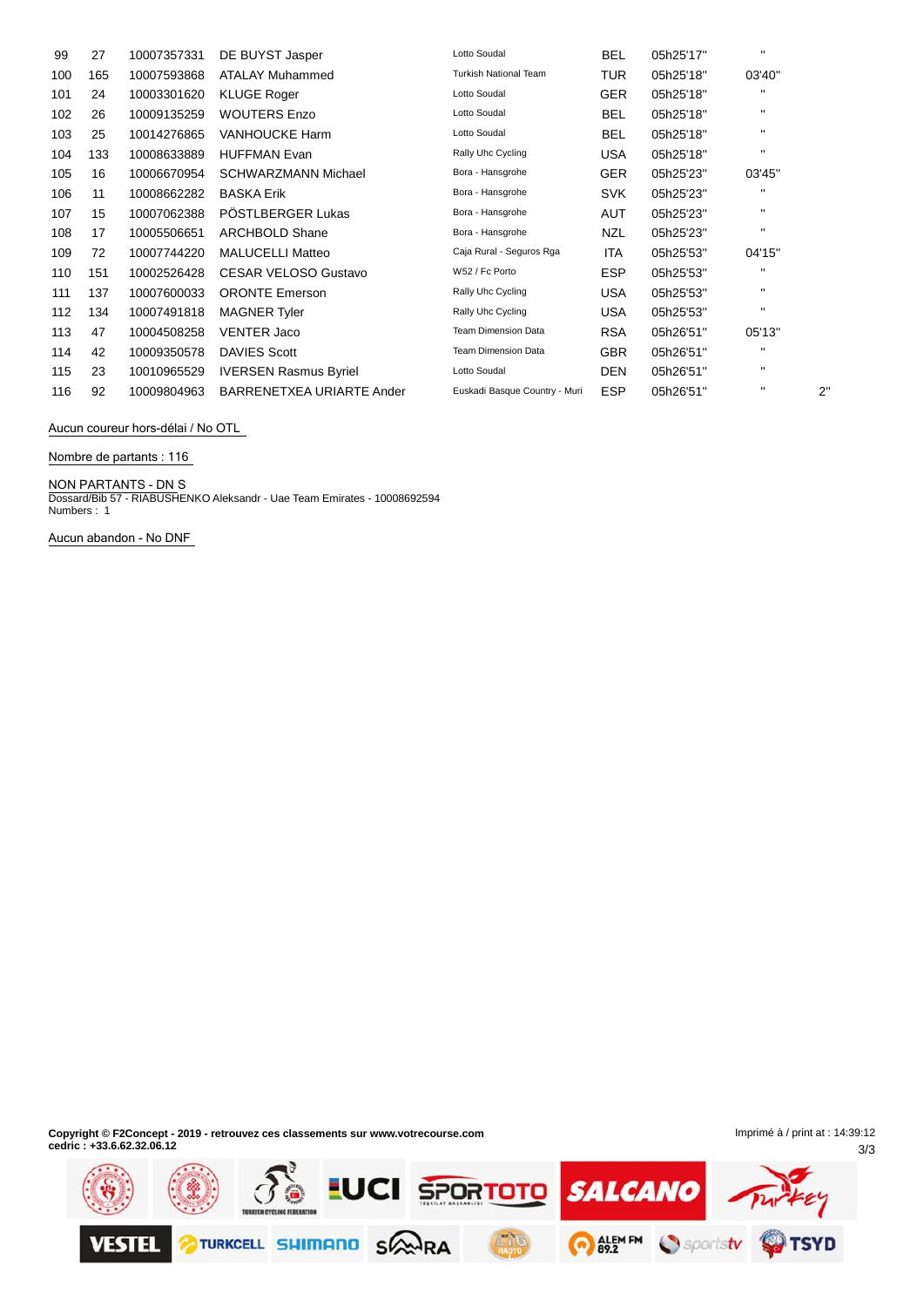

## **CLASSEMENT GENERAL GENERAL CLASSIFICATION**

### BALIKESIR-BURSA



**Etape - Stage :** 4

**Distance :** 656.9 km

**Date :** 19/04/2019

**Organisateur - Organiser :** Turkish Cycling Federation

**Epreuve - Race :** Presidential Cycling Tour of Turkey

|              |                    |             |                                    |                                 |              | Moyenne - Average: 39.966km/h |              |
|--------------|--------------------|-------------|------------------------------------|---------------------------------|--------------|-------------------------------|--------------|
| Rang<br>Rank | Dos.<br><b>Bib</b> | UCI ID      | NOM Prénom<br>Last name First Name | Equipe<br>Team                  | Nat.<br>Nat. | Temps<br>Time                 | Ecart<br>Gap |
| $\mathbf{1}$ | 12                 | 10006599519 | <b>BENNETT Sam</b>                 | Bora - Hansgrohe                | IRL          | 16h25'42"                     |              |
| 2            | 13                 | 10011081424 | <b>GROSSSCHARTNER Felix</b>        | Bora - Hansgrohe                | AUT          | 16h26'06"                     | 24"          |
| 3            | 104                | 10009037552 | RESTREPO VALENCIA Jhonatan         | Manzana Postobon Team           | COL          | 16h26'08"                     | 26"          |
| 4            | 55                 | 10050785746 | POLANC Jan                         | Uae Team Emirates               | <b>SLO</b>   | 16h26'12"                     | 30"          |
| 5            | 73                 | 10014023554 | SERRANO RODRIGUEZ Gonzalo          | Caja Rural - Seguros Rga        | <b>ESP</b>   | 16h26'12"                     | $\mathbf{H}$ |
| 6            | 52                 | 10007518692 | <b>CONTI Valerio</b>               | Uae Team Emirates               | ITA          | 16h26'12"                     | $\mathbf{H}$ |
| 7            | 82                 | 10002926552 | <b>FINETTO Mauro</b>               | Delko Marseille Provence        | ITA          | 16h26'12"                     | $\mathbf{u}$ |
| 8            | 156                | 10005827660 | <b>PINTO Edgar</b>                 | W52 / Fc Porto                  | <b>POR</b>   | 16h26'15"                     | 33"          |
| 9            | 146                | 10010005027 | <b>NOPPE Christophe</b>            | Sport Vlaanderen - Baloise      | <b>BEL</b>   | 16h26'16"                     | 34"          |
| 10           | 116                | 10008653087 | <b>SCHONBERGER Sebastian</b>       | Neri Sottoli Selle Italia Ktm   | AUT          | 16h26'16"                     | $\mathbf{u}$ |
| 11           | 5                  | 10008855171 | <b>KUDUS Merhawi</b>               | Astana Pro Team                 | ERI          | 16h26'16"                     | $\mathbf{H}$ |
| 12           | 162                | 10009197301 | <b>BALKAN Onur</b>                 | <b>Turkish National Team</b>    | <b>TUR</b>   | 16h26'16"                     | $\mathbf{H}$ |
| 13           | 93                 | 10025143592 | <b>BARTHE Cyril</b>                | Euskadi Basque Country - Murias | <b>FRA</b>   | 16h26'16"                     | $\mathbf{H}$ |
| 14           | 105                | 10007528796 | OCHOA CAMARGO Diego Antonio        | Manzana Postobon Team           | COL          | 16h26'16"                     | $\mathbf{u}$ |
| 15           | 51                 | 10007890730 | <b>CONSONNI Simone</b>             | <b>Uae Team Emirates</b>        | ITA          | 16h26'21"                     | 39"          |
| 16           | 14                 | 10003236043 | PFINGSTEN Christoph                | Bora - Hansgrohe                | <b>GER</b>   | 16h26'21"                     | $\mathbf{u}$ |
| 17           | 32                 | 10058736615 | <b>EVENEPOEL Remco</b>             | Deceuninck - Quick - Step       | <b>BEL</b>   | 16h26'21"                     | $\mathbf{H}$ |
| 18           | 143                | 10009009866 | DE VYLDER Lindsay                  | Sport Vlaanderen - Baloise      | <b>BEL</b>   | 16h26'24"                     | 42"          |
| 19           | 46                 | 10009780513 | O'CONNOR Ben                       | <b>Team Dimension Data</b>      | AUS          | 16h26'25"                     | 43"          |
| 20           | 83                 | 10006875159 | GROŠU Eduard-Michael               | Delko Marseille Provence        | <b>ROU</b>   | 16h26'26"                     | 44"          |
| 21           | 155                | 10003367092 | <b>MESTRE Ricardo</b>              | W52 / Fc Porto                  | <b>POR</b>   | 16h26'26"                     | $\mathbf{H}$ |
| 22           | 115                | 10011972309 | <b>MARENGO Umberto</b>             | Neri Sottoli Selle Italia Ktm   | <b>ITA</b>   | 16h26'26"                     | $\mathbf{H}$ |
| 23           | 67                 | 10014357091 | <b>SUREDA MOREY Jaume</b>          | Burgos - Bh                     | <b>ESP</b>   | 16h26'28"                     | 46"          |
| 24           | 81                 | 10006142811 | FERNANDEZ CRUZ Delio               | Delko Marseille Provence        | <b>ESP</b>   | 16h26'28"                     | $\mathbf{H}$ |
| 25           | 125                | 10007947516 | <b>NAKANE Hideto</b>               | Nippo - Vini Fantini - Faizane` | JPN          | 16h26'28"                     | $\mathbf{H}$ |
| 26           | 117                | 10008653592 | VAN EMPEL Etienne                  | Neri Sottoli Selle Italia Ktm   | <b>NED</b>   | 16h26'28"                     | $\mathbf{H}$ |
| 27           | $\mathbf{1}$       | 10006500701 | <b>FOMINYKH Daniil</b>             | Astana Pro Team                 | KAZ          | 16h26'28"                     | $\mathbf{H}$ |
| 28           | 53                 | 10035516027 | MUÑOZ LANCHEROS Cristian Camilo    | Uae Team Emirates               | COL          | 16h26'28"                     | $\mathbf{H}$ |
| 29           | 31                 | 10003072557 | <b>CAPECCHI Eros</b>               | Deceuninck - Quick - Step       | <b>ITA</b>   | 16h26'28"                     | $\mathbf{H}$ |
| 30           | 153                | 10006878900 | <b>REIS Rafael</b>                 | W52 / Fc Porto                  | <b>POR</b>   | 16h26'28"                     | $\mathbf{H}$ |
| 31           | 106                | 10010985939 | SIERRA SANCHEZ Yecid Arturo        | Manzana Postobon Team           | COL          | 16h26'28"                     | $\mathbf{H}$ |
| 32           | 131                | 10003127323 | <b>BRITTON Robert</b>              | Rally Uhc Cycling               | CAN          | 16h26'28"                     | $\mathbf{H}$ |
| 33           | 136                | 10009794960 | MURPHY Kyle                        | Rally Uhc Cycling               | <b>USA</b>   | 16h26'28"                     | $\mathbf{H}$ |
| 34           | 123                | 10005480783 | <b>ITO Masakazu</b>                | Nippo - Vini Fantini - Faizane` | <b>JPN</b>   | 16h26'28"                     | $\mathbf{H}$ |
| 35           | 152                | 10003251100 | <b>ALARCON GARCIA Raul</b>         | W52 / Fc Porto                  | <b>ESP</b>   | 16h26'28"                     | $\mathbf{u}$ |
| 36           | 121                | 10051354511 | LOBATO DEL VALLE Juan Jose         | Nippo - Vini Fantini - Faizane` | <b>ESP</b>   | 16h26'31"                     | 49"          |
| 37           | 21                 | 10007809490 | <b>EWAN Caleb</b>                  | Lotto Soudal                    | AUS          | 16h26'32"                     | 50"          |
| 38           | 145                | 10014887965 | VAN POUCKE Aaron                   | Sport Vlaanderen - Baloise      | <b>BEL</b>   | 16h26'37"                     | 55"          |
| 39           | 41                 | 10008673804 | <b>GIBBONS Ryan</b>                | <b>Team Dimension Data</b>      | <b>RSA</b>   | 16h26'37"                     | $\mathbf{u}$ |
| 40           | 166                | 10006915979 | <b>SAYAR Mustafa</b>               | Turkish National Team           | <b>TUR</b>   | 16h26'37"                     | $\mathbf{u}$ |
| 41           | 6                  | 10007219309 | <b>BIZHIGITOV Zhandos</b>          | Astana Pro Team                 | KAZ          | 16h26'44"                     | 01'02"       |
| 42           | 3                  | 10009818101 | <b>NATAROV Yuriy</b>               | Astana Pro Team                 | KAZ          | 16h26'45"                     | 01'03"       |
| 43           | 112                | 10011235008 | FORTUNATO Lorenzo                  | Neri Sottoli Selle Italia Ktm   | ITA          | 16h26'45"                     | $\mathbf{u}$ |

**Copyright © F2Concept - 2019 - retrouvez ces classements sur www.votrecourse.com**

**cedric : +33.6.62.32.06.12**

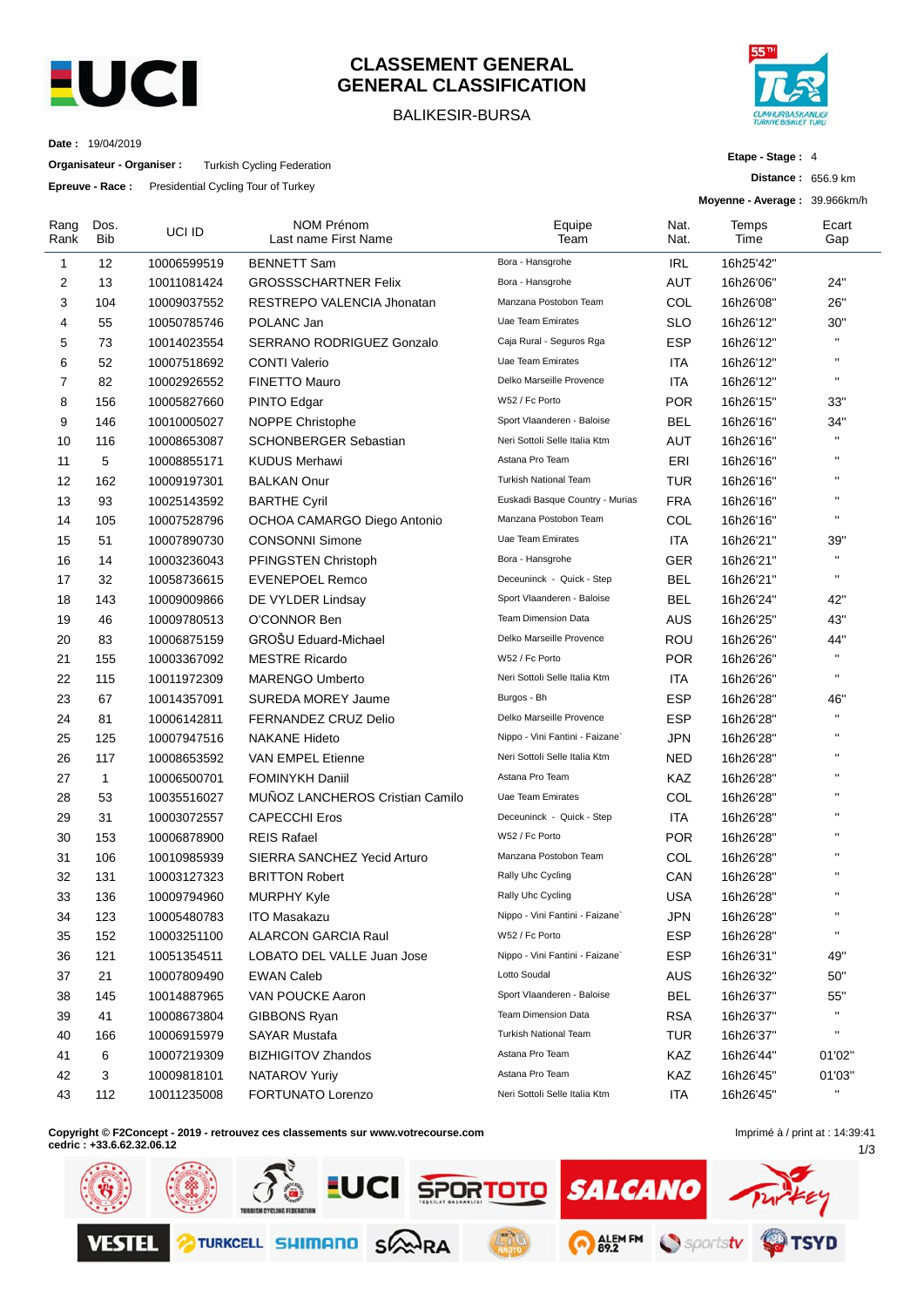| 44 | 91             | 10006280530 | <b>SANZ UNZUE Enrique</b>              | Euskadi Basque Country - Murias | ESP        | 16h26'53" | 01'11"       |
|----|----------------|-------------|----------------------------------------|---------------------------------|------------|-----------|--------------|
| 45 | 75             | 10005583948 | ABERASTURI IZAGA Jon                   | Caja Rural - Seguros Rga        | <b>ESP</b> | 16h26'56" | 01'14"       |
| 46 | 114            | 10007744624 | <b>PACIONI Luca</b>                    | Neri Sottoli Selle Italia Ktm   | ITA        | 16h26'56" | $\mathbf{H}$ |
| 47 | 87             | 10010164974 | ROCHAS Rémy                            | Delko Marseille Provence        | <b>FRA</b> | 16h26'56" | $\mathbf{H}$ |
| 48 | 127            | 10014704978 | LONARDI Giovanni                       | Nippo - Vini Fantini - Faizane` | <b>ITA</b> | 16h27'09" | 01'27"       |
| 49 | 84             | 10002928370 | <b>MORENO BAZAN Javier</b>             | Delko Marseille Provence        | <b>ESP</b> | 16h27'11" | 01'29"       |
| 50 | 37             | 10003039013 | RICHEZE Maximiliano Ariel              | Deceuninck - Quick - Step       | ARG        | 16h27'20" | 01'38"       |
| 51 | 63             | 10014208258 | <b>CABEDO CARDA Oscar</b>              | Burgos - Bh                     | <b>ESP</b> | 16h27'26" | 01'44"       |
| 52 | 2              | 10009816077 | <b>GIDICH Yevgeniy</b>                 | Astana Pro Team                 | KAZ        | 16h27'35" | 01'53"       |
| 53 | 124            | 10005480985 | YOSHIDA Hayato                         | Nippo - Vini Fantini - Faizane` | <b>JPN</b> | 16h27'35" | H.           |
| 54 | 161            | 10007508790 | <b>ORKEN Ahmet</b>                     | <b>Turkish National Team</b>    | <b>TUR</b> | 16h27'40" | 01'58"       |
| 55 | 157            | 10004849475 | <b>CALDEIRA Samuel</b>                 | W52 / Fc Porto                  | <b>POR</b> | 16h27'50" | 02'08"       |
| 56 | 85             | 10004505531 | NAVARDAUSKAS Ramunas                   | Delko Marseille Provence        | LTU        | 16h28'03" | 02'21"       |
| 57 | 122            | 10009974715 | CIMA Imerio                            | Nippo - Vini Fantini - Faizane` | <b>ITA</b> | 16h28'15" | 02'33"       |
| 58 | 56             | 10008971268 | <b>MOLANO BENAVIDES Juan Sebastian</b> | Uae Team Emirates               | COL        | 16h28'32" | 02'50"       |
| 59 | 4              | 10006895569 | ZAKHAROV Artyom                        | Astana Pro Team                 | KAZ        | 16h28'46" | 03'04"       |
| 60 | 43             | 10009145161 | DE BOD Stefan                          | Team Dimension Data             | <b>RSA</b> | 16h28'46" | H.           |
| 61 | 35             | 10008198807 | <b>MARTINELLI Davide</b>               | Deceuninck - Quick - Step       | ITA        | 16h28'53" | 03'11"       |
| 62 | 141            | 10003246753 | DE KETELE Kenny                        | Sport Vlaanderen - Baloise      | BEL        | 16h28'53" | H.           |
| 63 | 64             | 10010980279 | <b>MATOS Nuno</b>                      | Burgos - Bh                     | <b>POR</b> | 16h28'55" | 03'13"       |
| 64 | 94             | 10011227530 | <b>IRIZAR LASKURAIN Julen</b>          | Euskadi Basque Country - Murias | <b>ESP</b> | 16h28'55" | H.           |
| 65 | 65             | 10010999780 | <b>LOPEZ PARADA Daniel</b>             | Burgos - Bh                     | <b>ESP</b> | 16h29'05" | 03'23"       |
| 66 | 97             | 10042478506 | BERRADE FERNANDEZ Urko                 | Euskadi Basque Country - Murias | <b>ESP</b> | 16h29'05" | H.           |
| 67 | 103            | 10010838823 | CHIA BERMUDEZ Luis Carlos              | Manzana Postobon Team           | COL        | 16h29'35" | 03'53"       |
| 68 | 107            | 10007997228 | MENDOZA CARDONA Omar Alberto           | Manzana Postobon Team           | COL        | 16h29'36" | 03'54"       |
| 69 | 34             | 10008706136 | JAKOBSEN Fabio                         | Deceuninck - Quick - Step       | <b>NED</b> | 16h29'39" | 03'57"       |
| 70 | 167            | 10053290871 | <b>DOGAN Halil</b>                     | <b>Turkish National Team</b>    | <b>TUR</b> | 16h29'51" | 04'09"       |
| 71 | $\overline{7}$ | 10004828459 | <b>GRUZDEV Dmitriy</b>                 | Astana Pro Team                 | KAZ        | 16h29'51" | $\mathbf{H}$ |
| 72 | 102            | 10009037350 | PARRA ARIAS Jordan Arley               | Manzana Postobon Team           | COL        | 16h29'55" | 04'13"       |
| 73 | 33             | 10009230441 | <b>HODEG CHAGUI Alvaro Jose</b>        | Deceuninck - Quick - Step       | COL        | 16h29'55" | $\mathbf{u}$ |
| 74 | 144            | 10009991182 | <b>GHYS Robbe</b>                      | Sport Vlaanderen - Baloise      | <b>BEL</b> | 16h29'55" | $\mathbf{H}$ |
| 75 | 15             | 10007062388 | PÖSTLBERGER Lukas                      | Bora - Hansgrohe                | AUT        | 16h30'01" | 04'19"       |
| 76 | 25             | 10014276865 | <b>VANHOUCKE Harm</b>                  | Lotto Soudal                    | <b>BEL</b> | 16h30'08" | 04'26"       |
| 77 | 77             | 10074893377 | SOTO MARTINEZ Nelson                   | Caja Rural - Seguros Rga        | COL        | 16h30'11" | 04'29"       |
| 78 | 45             | 10002259777 | <b>RENSHAW Mark</b>                    | <b>Team Dimension Data</b>      | AUS        | 16h30'16" | 04'34"       |
| 79 | 36             | 10003308993 | MØRKØV Michael                         | Deceuninck - Quick - Step       | <b>DEN</b> | 16h30'19" | 04'37"       |
| 80 | 44             | 10003292324 | <b>CAVENDISH Mark</b>                  | <b>Team Dimension Data</b>      | <b>GBR</b> | 16h30'35" | 04'53"       |
| 81 | 147            | 10013870374 | <b>WILLEMS Thimo</b>                   | Sport Vlaanderen - Baloise      | <b>BEL</b> | 16h30'39" | 04'57"       |
| 82 | 113            | 10009974816 | <b>BEVILACQUA Simone</b>               | Neri Sottoli Selle Italia Ktm   | ITA        | 16h31'17" | 05'35"       |
| 83 | 74             | 10019037545 | MORA VEDRI Sebastian                   | Caja Rural - Seguros Rga        | <b>ESP</b> | 16h31'21" | 05'39"       |
| 84 | 126            | 10008687342 | NISHIMURA Hiroki                       | Nippo - Vini Fantini - Faizane` | JPN        | 16h31'22" | 05'40"       |
| 85 | 96             | 10004839977 | <b>INTXAUSTI ELORRIAGA Beñat</b>       | Euskadi Basque Country - Murias | <b>ESP</b> | 16h31'22" | H.           |
| 86 | 24             | 10003301620 | <b>KLUGE Roger</b>                     | Lotto Soudal                    | <b>GER</b> | 16h31'28" | 05'46"       |
| 87 | 154            | 10014059223 | FERREIRA José                          | W52 / Fc Porto                  | <b>POR</b> | 16h31'40" | 05'58"       |
| 88 | 61             | 10008680773 | LANGELLOTTI Victor                     | Burgos - Bh                     | <b>MON</b> | 16h31'47" | 06'05"       |
| 89 | 101            | 10009565594 | GOMEZ PEÑALOZA Bryan Steve             | Manzana Postobon Team           | COL        | 16h31'49" | 06'07"       |
| 90 | 164            | 10009267524 | <b>AKDILEK Ahmet</b>                   | <b>Turkish National Team</b>    | <b>TUR</b> | 16h31'54" | 06'12"       |
| 91 | 66             | 10009403526 | ROBREDO CRESPO Alvaro                  | Burgos - Bh                     | <b>ESP</b> | 16h31'55" | 06'13"       |
| 92 | 86             | 10008065431 | DE ROSSI Lucas                         | Delko Marseille Provence        | <b>FRA</b> | 16h31'59" | 06'17"       |
| 93 | 71             | 10009991687 | CANELLAS SANCHEZ Xavier                | Caja Rural - Seguros Rga        | <b>ESP</b> | 16h32'00" | 06'18"       |
| 94 | 76             | 10074893478 | <b>MOREIRA GUARINO Mauricio</b>        | Caja Rural - Seguros Rga        | <b>URU</b> | 16h32'21" | 06'39"       |
| 95 | 62             | 10009499112 | <b>GIBSON Matthew</b>                  | Burgos - Bh                     | <b>GBR</b> | 16h32'25" | 06'43"       |
| 96 | 95             | 10009994923 | VIEJO REDONDO Jose Daniel              | Euskadi Basque Country - Murias | <b>ESP</b> | 16h32'43" | 07'01"       |
| 97 | 132            | 10076567841 | <b>COTE Pier Andre</b>                 | Rally Uhc Cycling               | CAN        | 16h32'47" | 07'05"       |
|    |                |             |                                        |                                 |            |           |              |

**Copyright © F2Concept - 2019 - retrouvez ces classements sur www.votrecourse.com**

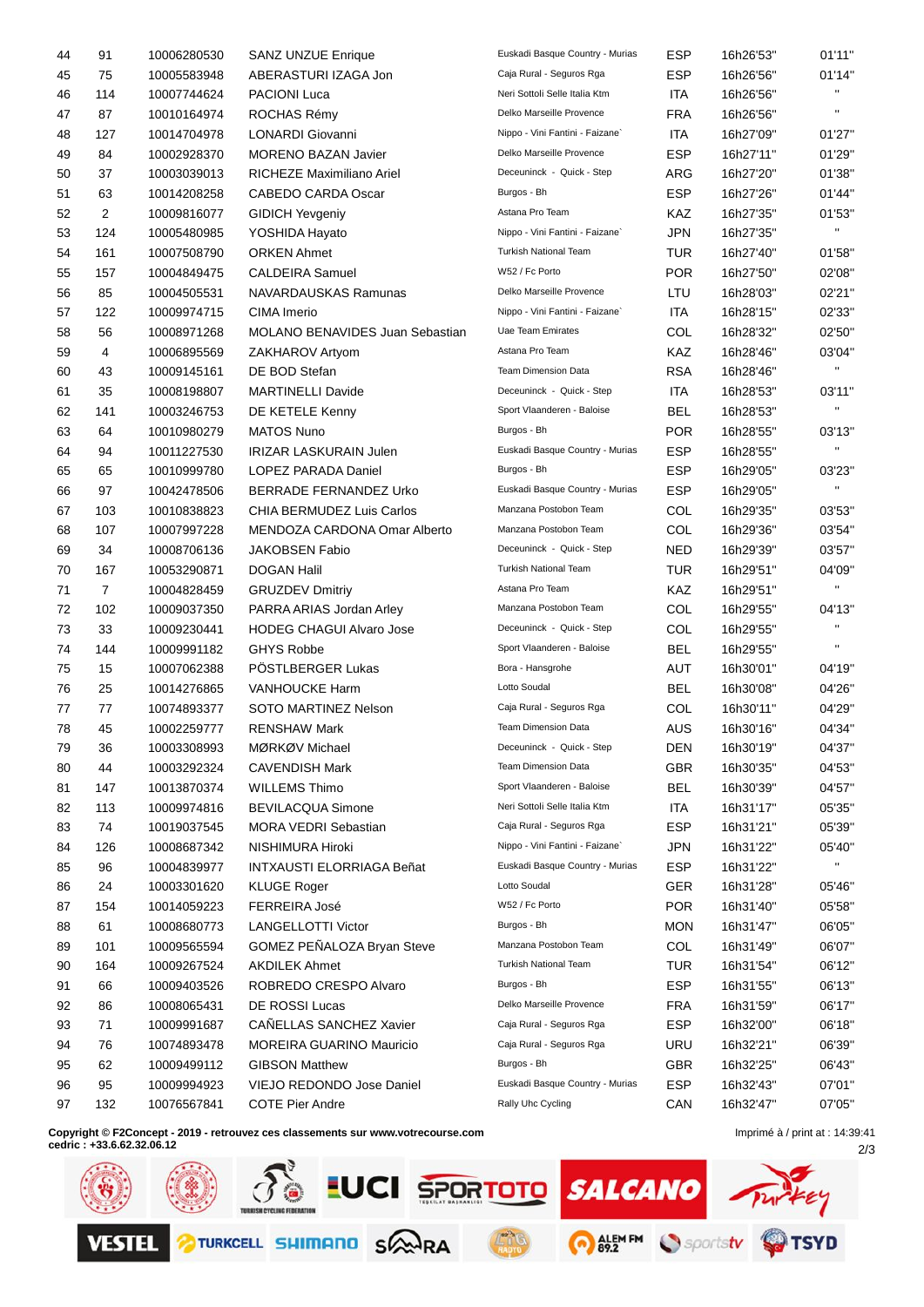| 98  | 17  | 10005506651 | <b>ARCHBOLD Shane</b>        | Bora - Hansgrohe                | <b>NZL</b> | 16h32'54" | 07'12"       |
|-----|-----|-------------|------------------------------|---------------------------------|------------|-----------|--------------|
| 99  | 42  | 10009350578 | <b>DAVIES Scott</b>          | <b>Team Dimension Data</b>      | <b>GBR</b> | 16h33'11" | 07'29"       |
| 100 | 142 | 10006481196 | DE PAUW Moreno               | Sport Vlaanderen - Baloise      | <b>BEL</b> | 16h33'11" | $\mathbf{H}$ |
| 101 | 135 | 10003192492 | MURPHY John                  | Rally Uhc Cycling               | <b>USA</b> | 16h33'16" | 07'34"       |
| 102 | 16  | 10006670954 | <b>SCHWARZMANN Michael</b>   | Bora - Hansgrohe                | <b>GER</b> | 16h33'36" | 07'54"       |
| 103 | 26  | 10009135259 | <b>WOUTERS Enzo</b>          | Lotto Soudal                    | BEL        | 16h33'46" | 08'04"       |
| 104 | 151 | 10002526428 | <b>CESAR VELOSO Gustavo</b>  | W52 / Fc Porto                  | <b>ESP</b> | 16h34'03" | 08'21"       |
| 105 | 72  | 10007744220 | <b>MALUCELLI Matteo</b>      | Caja Rural - Seguros Rga        | ITA        | 16h34'06" | 08'24"       |
| 106 | 11  | 10008662282 | <b>BASKA Erik</b>            | Bora - Hansgrohe                | <b>SVK</b> | 16h34'14" | 08'32"       |
| 107 | 92  | 10009804963 | BARRENETXEA URIARTE Ander    | Euskadi Basque Country - Murias | <b>ESP</b> | 16h35'06" | 09'24"       |
| 108 | 165 | 10007593868 | <b>ATALAY Muhammed</b>       | <b>Turkish National Team</b>    | TUR        | 16h35'27" | 09'45"       |
| 109 | 23  | 10010965529 | <b>IVERSEN Rasmus Byriel</b> | Lotto Soudal                    | DEN        | 16h35'41" | 09'59"       |
| 110 | 111 | 10006903754 | <b>BERTAZZO Liam</b>         | Neri Sottoli Selle Italia Ktm   | <b>ITA</b> | 16h35'43" | 10'01"       |
| 111 | 134 | 10007491818 | <b>MAGNER Tyler</b>          | Rally Uhc Cycling               | <b>USA</b> | 16h36'20" | 10'38"       |
| 112 | 27  | 10007357331 | DE BUYST Jasper              | Lotto Soudal                    | BEL        | 16h36'31" | 10'49"       |
| 113 | 137 | 10007600033 | <b>ORONTE Emerson</b>        | Rally Uhc Cycling               | <b>USA</b> | 16h38'15" | 12'33"       |
| 114 | 163 | 10008683100 | <b>SAMLI Feritcan</b>        | <b>Turkish National Team</b>    | <b>TUR</b> | 16h38'35" | 12'53"       |
| 115 | 47  | 10004508258 | <b>VENTER Jaco</b>           | <b>Team Dimension Data</b>      | <b>RSA</b> | 16h38'47" | 13'05"       |
| 116 | 133 | 10008633889 | <b>HUFFMAN Evan</b>          | Rally Uhc Cycling               | <b>USA</b> | 16h39'46" | 14'04"       |

**Copyright © F2Concept - 2019 - retrouvez ces classements sur www.votrecourse.com cedric : +33.6.62.32.06.12**

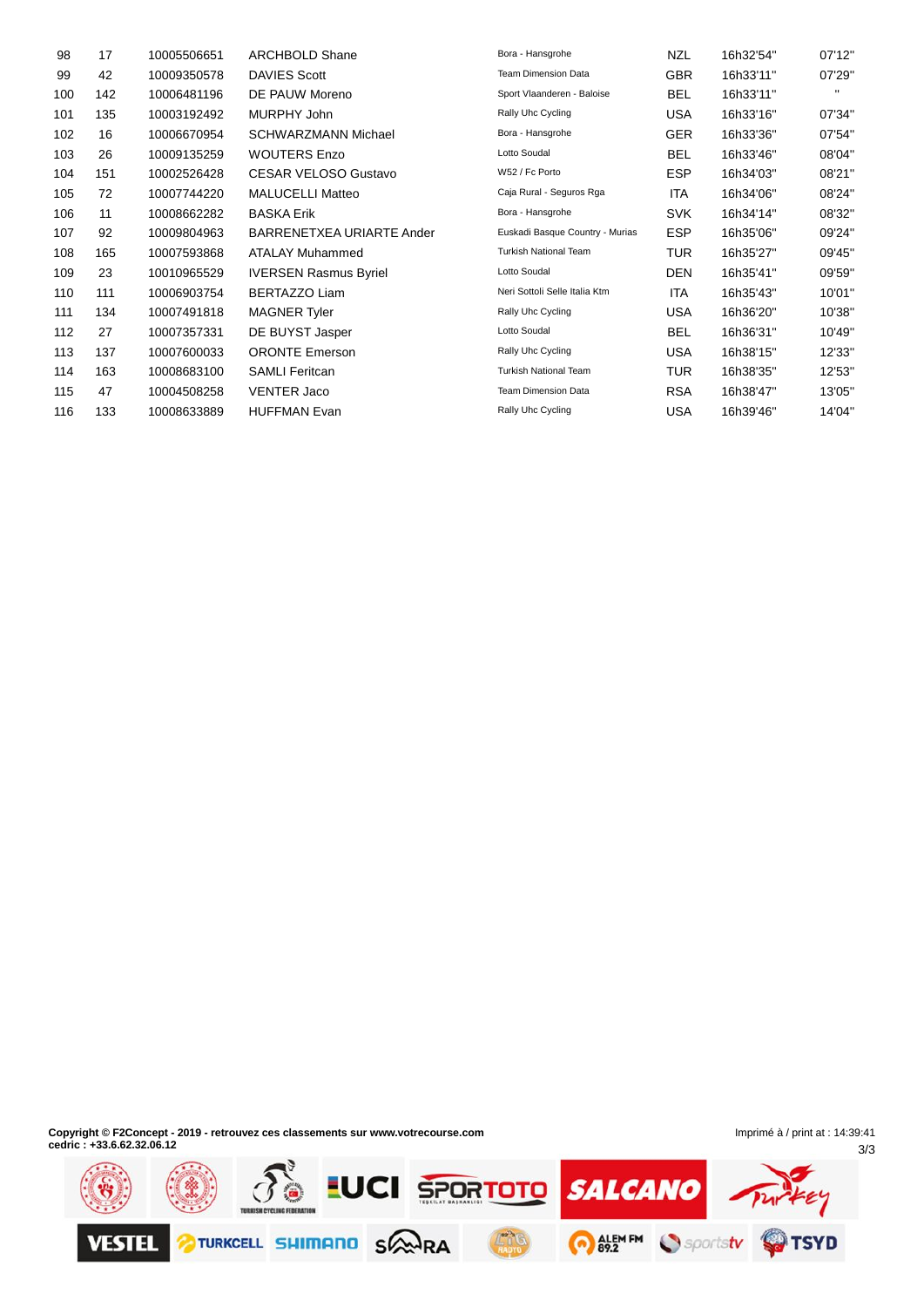

### BALIKESIR-BURSA **CLASSEMENT PAR POINTS POINTS CLASSIFICATION**



**Date :** 19/04/2019

### **Organisateur - Organiser :** Turkish Cycling Federation

**Epreuve - Race :** Presidential Cycling Tour of Turkey

| Rq             | Dos. | Nom Prénom                      | Nat.       | Equipe     | Pts            | Bon. | Rq<br>Rk       | Dos.<br>Bib. | Nom Prénom<br>Last name First name | UCI ID      | Equipe<br>Team  | Pts            |
|----------------|------|---------------------------------|------------|------------|----------------|------|----------------|--------------|------------------------------------|-------------|-----------------|----------------|
|                |      | km 121.6 - Sprint Prime         |            |            |                |      | $\mathbf{1}$   | 12           | <b>BENNETT Sam</b>                 | 10006599519 | <b>BOH</b>      | 57             |
|                |      |                                 |            |            |                |      | 2              | 21           | <b>EWAN Caleb</b>                  | 10007809490 | <b>LTS</b>      | 4 <sub>0</sub> |
| $\mathbf{1}$   | 76   | <b>MOREIRA GUARINO Mauricio</b> | URU        | <b>CJR</b> | 5              | 3"   | 3              | 34           | <b>JAKOBSEN Fabio</b>              | 10008706136 | <b>DQT</b>      | 40             |
| 2              | 92   | BARRENETXEA URIARTE Ander       | <b>ESP</b> | <b>EUS</b> | 3              | 2"   | 4              | 51           | <b>CONSONNI Simone</b>             | 10007890730 | <b>UAD</b>      | 28             |
|                |      |                                 |            |            |                |      | 5              | 146          | NOPPE Christophe                   | 10010005027 | <b>SVB</b>      | 23             |
| 3              | 86   | DE ROSSI Lucas                  | <b>FRA</b> | <b>DMP</b> | 1              | 1"   | 6              | 73           | SERRANO RODRIGUEZ Gonzalo          | 10014023554 | <b>CJR</b>      | 18             |
|                |      |                                 |            |            |                |      | $\overline{7}$ | 114          | PACIONI Luca                       | 10007744624 | <b>NSK</b>      | 18             |
| Arrivée        |      |                                 |            |            |                |      | 8              | 13           | <b>GROSSSCHARTNER Felix</b>        | 10011081424 | <b>BOH</b>      | 17             |
|                |      |                                 |            |            |                |      | 9              | 56           | MOLANO BENAVIDES Juan Sebastian    | 10008971268 | <b>UAD</b>      | 17             |
| 1              | 21   | <b>EWAN Caleb</b>               | <b>AUS</b> | <b>LTS</b> | 15             | 10"  | 10             | 121          | LOBATO DEL VALLE Juan Jose         | 10051354511 | <b>NIP</b>      | 14             |
|                |      |                                 |            |            |                |      | 11             | 127          | <b>LONARDI Giovanni</b>            | 10014704978 | <b>NIP</b>      | 14             |
| 2              | 121  | LOBATO DEL VALLE Juan Jose      | <b>ESP</b> | <b>NIP</b> | 14             | 6"   | 12             | 104          | RESTREPO VALENCIA Jhonatan         | 10009037552 | <b>MZN</b>      | 13             |
| 3              | 12   | <b>BENNETT Sam</b>              | <b>IRL</b> | <b>BOH</b> | 13             | 4"   | 13             | 52           | CONTI Valerio                      | 10007518692 | <b>UAD</b>      | 13             |
| 4              | 51   | <b>CONSONNI Simone</b>          | <b>ITA</b> | <b>UAD</b> | 12             |      | 14             | 83           | GROŠU Eduard-Michael               | 10006875159 | <b>DMP</b>      | 13             |
|                |      |                                 |            |            |                |      | 15             | 44           | <b>CAVENDISH Mark</b>              | 10003292324 | <b>TDD</b>      | 13             |
| 5              | 34   | <b>JAKOBSEN Fabio</b>           | <b>NED</b> | <b>DQT</b> | 11             |      | 16             | 72           | MALUCELLI Matteo                   | 10007744220 | <b>CJR</b>      | 13             |
| 6              | 56   | MOLANO BENAVIDES Juan Sebastia  | COL        | <b>UAD</b> | 10             |      | 17             | 55           | POLANC Jan                         | 10050785746 | <b>UAD</b>      | 12             |
| $\overline{7}$ | 75   |                                 | <b>ESP</b> | <b>CJR</b> | 9              |      | 18             | 91           | <b>SANZ UNZUE Enrique</b>          | 10006280530 | EUS             | 12             |
|                |      | ABERASTURI IZAGA Jon            |            |            |                |      | 19             | 82           | FINETTO Mauro                      | 10002926552 | <b>DMP</b>      | 1 <sub>0</sub> |
| 8              | 91   | <b>SANZ UNZUE Enrique</b>       | ESP        | <b>EUS</b> | 8              |      | 20             | 75           | ABERASTURI IZAGA Jon               | 10005583948 | <b>CJR</b>      | 1 <sub>0</sub> |
| 9              | 127  | <b>LONARDI Giovanni</b>         | <b>ITA</b> | <b>NIP</b> | $\overline{7}$ |      | 21             | 2            | <b>GIDICH Yevgeniy</b>             | 10009816077 | <b>AST</b>      | 1 <sub>0</sub> |
|                |      |                                 |            |            |                |      | 22             | 122          | CIMA Imerio                        | 10009974715 | <b>NIP</b>      |                |
| 10             | 73   | SERRANO RODRIGUEZ Gonzalo       | <b>ESP</b> | <b>CJR</b> | 6              |      | 23             | 102          | PARRA ARIAS Jordan Arley           | 10009037350 | <b>MZN</b>      |                |
| 11             | 67   | SUREDA MOREY Jaume              | <b>ESP</b> | <b>BBH</b> | 5              |      | 24             | 62           | <b>GIBSON Matthew</b>              | 10009499112 | <b>BBH</b>      |                |
| 12             | 52   | <b>CONTI Valerio</b>            | <b>ITA</b> | <b>UAD</b> | 4              |      | 25             | 156          | PINTO Edgar                        | 10005827660 | W <sub>52</sub> |                |
|                |      |                                 |            |            |                |      | 26             | 116          | <b>SCHONBERGER Sebastian</b>       | 10008653087 | <b>NSK</b>      |                |
| 13             | 13   | <b>GROSSSCHARTNER Felix</b>     | <b>AUT</b> | <b>BOH</b> | 3              |      | 27             | 143          | DE VYLDER Lindsay                  | 10009009866 | <b>SVB</b>      |                |
| 15             | 55   | POLANC Jan                      | <b>SLO</b> | <b>UAD</b> | 1              |      | 28             | 93           | <b>BARTHE Cyril</b>                | 10025143592 | <b>EUS</b>      |                |
|                |      |                                 |            |            |                |      | 29             | 33           | <b>HODEG CHAGUI Alvaro Jose</b>    | 10009230441 | <b>DQT</b>      |                |

**Etape - Stage :** 4

### **Classement de l'étape - Stage classification Classement général - General classification**

| Rg      |     | Dos. Nom Prénom                 |            | Nat. Equipe | Pts            | Bon. | Rg<br>Rk            | Dos.<br>Bib.   | Nom Prénom<br>Last name First name                   | UCI ID                     | Equipe<br>Team           | Pts      |
|---------|-----|---------------------------------|------------|-------------|----------------|------|---------------------|----------------|------------------------------------------------------|----------------------------|--------------------------|----------|
|         |     | km 121.6 - Sprint Prime         |            |             |                |      | $\mathbf{1}$        | 12             | <b>BENNETT Sam</b>                                   | 10006599519                | <b>BOH</b>               | 57       |
|         |     |                                 |            |             |                |      | $\overline{2}$      | 21             | <b>EWAN Caleb</b>                                    | 10007809490                | <b>LTS</b>               | 40       |
| 1       | 76  | <b>MOREIRA GUARINO Mauricio</b> | URU        | <b>CJR</b>  | 5              | 3"   | 3<br>$\overline{4}$ | 34<br>51       | <b>JAKOBSEN Fabio</b><br><b>CONSONNI Simone</b>      | 10008706136<br>10007890730 | <b>DQT</b><br><b>UAD</b> | 40<br>28 |
| 2       | 92  | BARRENETXEA URIARTE Ander       | <b>ESP</b> | <b>EUS</b>  | 3              | 2"   | 5                   | 146            | NOPPE Christophe                                     | 10010005027                | <b>SVB</b>               | 23       |
| 3       | 86  | <b>DE ROSSI Lucas</b>           | <b>FRA</b> | <b>DMP</b>  | $\mathbf{1}$   | 1"   | 6                   | 73             | SERRANO RODRIGUEZ Gonzalo                            | 10014023554                | CJR                      | 18       |
|         |     |                                 |            |             |                |      | $\overline{7}$      | 114            | PACIONI Luca                                         | 10007744624                | <b>NSK</b>               | 18       |
| Arrivée |     |                                 |            |             |                |      | 8                   | 13             | <b>GROSSSCHARTNER Felix</b>                          | 10011081424                | <b>BOH</b>               | 17       |
|         |     |                                 |            |             |                |      | 9                   | 56             | MOLANO BENAVIDES Juan Sebastian                      | 10008971268                | UAD                      | 17       |
| 1       | 21  | <b>EWAN Caleb</b>               | <b>AUS</b> | <b>LTS</b>  | 15             | 10"  | 10                  | 121            | LOBATO DEL VALLE Juan Jose                           | 10051354511                | <b>NIP</b>               | 14       |
|         | 121 | LOBATO DEL VALLE Juan Jose      | <b>ESP</b> | <b>NIP</b>  | 14             | 6"   | 11                  | 127            | LONARDI Giovanni                                     | 10014704978                | <b>NIP</b>               | 14       |
| 2       |     |                                 |            |             |                |      | 12                  | 104            | RESTREPO VALENCIA Jhonatan                           | 10009037552                | <b>MZN</b>               | 13       |
| 3       | 12  | <b>BENNETT Sam</b>              | <b>IRL</b> | <b>BOH</b>  | 13             | 4"   | 13<br>14            | 52<br>83       | <b>CONTI Valerio</b><br>GROŠU Eduard-Michael         | 10007518692<br>10006875159 | <b>UAD</b><br><b>DMP</b> | 13<br>13 |
| 4       | 51  | <b>CONSONNI Simone</b>          | <b>ITA</b> | <b>UAD</b>  | 12             |      | 15                  | 44             | <b>CAVENDISH Mark</b>                                | 10003292324                | <b>TDD</b>               | 13       |
| 5       | 34  | <b>JAKOBSEN Fabio</b>           | <b>NED</b> | <b>DQT</b>  | 11             |      | 16                  | 72             | MALUCELLI Matteo                                     | 10007744220                | CJR                      |          |
|         |     |                                 |            |             |                |      | 17                  | 55             | POLANC Jan                                           | 10050785746                | <b>UAD</b>               |          |
| 6       | 56  | MOLANO BENAVIDES Juan Sebastia  | COL        | <b>UAD</b>  | 10             |      | 18                  | 91             | SANZ UNZUE Enrique                                   | 10006280530                | <b>EUS</b>               |          |
| 7       | 75  | ABERASTURI IZAGA Jon            | <b>ESP</b> | <b>CJR</b>  | 9              |      | 19                  | 82             | FINETTO Mauro                                        | 10002926552                | <b>DMP</b>               |          |
| 8       | 91  | <b>SANZ UNZUE Enrique</b>       | <b>ESP</b> | <b>EUS</b>  | 8              |      | 20                  | 75             | ABERASTURI IZAGA Jon                                 | 10005583948                | CJR                      |          |
| 9       | 127 | <b>LONARDI Giovanni</b>         | <b>ITA</b> | <b>NIP</b>  | $\overline{7}$ |      | 21                  | $\overline{2}$ | <b>GIDICH Yevgeniy</b>                               | 10009816077                | AST                      |          |
|         |     |                                 |            |             |                |      | 22                  | 122            | CIMA Imerio                                          | 10009974715                | <b>NIP</b>               |          |
| 10      | 73  | SERRANO RODRIGUEZ Gonzalo       | <b>ESP</b> | <b>CJR</b>  | 6              |      | 23                  | 102            | PARRA ARIAS Jordan Arley                             | 10009037350                | <b>MZN</b>               |          |
| 11      | 67  | SUREDA MOREY Jaume              | <b>ESP</b> | <b>BBH</b>  | 5              |      | 24<br>25            | 62<br>156      | <b>GIBSON Matthew</b><br>PINTO Edgar                 | 10009499112<br>10005827660 | <b>BBH</b><br>W52        |          |
| 12      | 52  | <b>CONTI Valerio</b>            | ITA        | <b>UAD</b>  | $\overline{4}$ |      | 26                  | 116            | SCHONBERGER Sebastian                                | 10008653087                | <b>NSK</b>               |          |
| 13      | 13  | <b>GROSSSCHARTNER Felix</b>     | AUT        | <b>BOH</b>  | 3              |      | 27                  | 143            | DE VYLDER Lindsay                                    | 10009009866                | <b>SVB</b>               |          |
|         |     |                                 |            |             |                |      | 28                  | 93             | <b>BARTHE Cyril</b>                                  | 10025143592                | <b>EUS</b>               |          |
| 15      | 55  | POLANC Jan                      | <b>SLO</b> | <b>UAD</b>  | $\mathbf{1}$   |      | 29                  | 33             | <b>HODEG CHAGUI Alvaro Jose</b>                      | 10009230441                | <b>DQT</b>               |          |
|         |     |                                 |            |             |                |      | 30                  | 112            | FORTUNATO Lorenzo                                    | 10011235008                | <b>NSK</b>               |          |
|         |     |                                 |            |             |                |      | 31                  | 147            | <b>WILLEMS Thimo</b>                                 | 10013870374                | <b>SVB</b>               |          |
|         |     |                                 |            |             |                |      | 32                  | 76             | MOREIRA GUARINO Mauricio                             | 10074893478                | CJR                      |          |
|         |     |                                 |            |             |                |      | 33                  | 5              | <b>KUDUS Merhawi</b>                                 | 10008855171                | AST                      |          |
|         |     |                                 |            |             |                |      | 34                  | 67             | SUREDA MOREY Jaume                                   | 10014357091                | <b>BBH</b>               |          |
|         |     |                                 |            |             |                |      | 35<br>36            | 105<br>155     | OCHOA CAMARGO Diego Antonio<br><b>MESTRE Ricardo</b> | 10007528796<br>10003367092 | <b>MZN</b><br>W52        |          |
|         |     |                                 |            |             |                |      | 37                  | 115            | <b>MARENGO Umberto</b>                               | 10011972309                | <b>NSK</b>               |          |
|         |     |                                 |            |             |                |      | 38                  | 101            | GOMEZ PEÑALOZA Bryan Steve                           | 10009565594                | <b>MZN</b>               |          |
|         |     |                                 |            |             |                |      | 39                  | 66             | ROBREDO CRESPO Alvaro                                | 10009403526                | <b>BBH</b>               |          |
|         |     |                                 |            |             |                |      | 40                  | 92             | BARRENETXEA URIARTE Ander                            | 10009804963                | <b>EUS</b>               |          |
|         |     |                                 |            |             |                |      | 41                  | 162            | <b>BALKAN Onur</b>                                   | 10009197301                | <b>TUR</b>               |          |
|         |     |                                 |            |             |                |      | 42                  | 15             | PÖSTLBERGER Lukas                                    | 10007062388                | <b>BOH</b>               |          |
|         |     |                                 |            |             |                |      | 43                  | 61             | <b>LANGELLOTTI Victor</b>                            | 10008680773                | <b>BBH</b>               |          |
|         |     |                                 |            |             |                |      | 44                  | 86             | <b>DE ROSSI Lucas</b>                                | 10008065431                | <b>DMP</b>               |          |
|         |     |                                 |            |             |                |      | 45                  | 111            | <b>BERTAZZO Liam</b>                                 | 10006903754                | <b>NSK</b>               |          |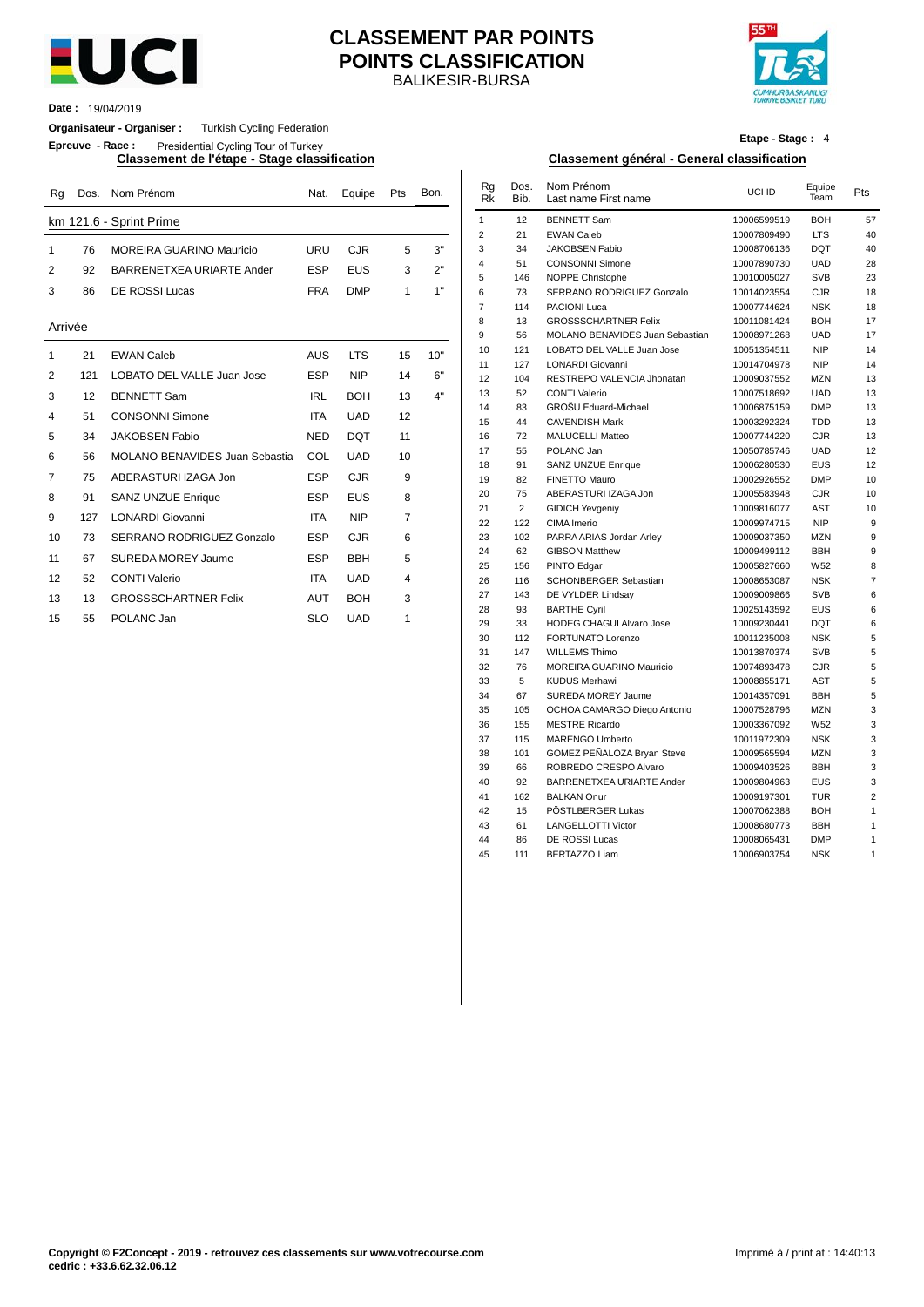

# **MEILLEUR GRIMPEUR MOUNTAIN CLASSIFICATION**

BALIKESIR-BURSA



19/04/2019 **Date :**

### **Organisateur - Organiser :** Turkish Cycling Federation

**Epreuve - Race:** Presidential Cycling Tour of Turkey

### **Classement de l'étape - Stage classification Classement général - General classification**

| Rg<br>Rk | Dos.<br><b>Bib</b> | Nom Prénom<br>Last name First name | Nat.       | Equipe<br>eam | Pts | Bon. | Rg<br>Rk       | Dos<br><b>Bib</b> |
|----------|--------------------|------------------------------------|------------|---------------|-----|------|----------------|-------------------|
|          |                    | km 17.9 - Mountain 3               |            |               |     |      |                | 147               |
|          | 147                | <b>WILLEMS Thimo</b>               | <b>BEL</b> | <b>SVB</b>    | 3   |      | $\overline{2}$ | 143               |
|          | 76                 | <b>MOREIRA GUARINO Mauricio</b>    | URU        | CJR           | 2   |      | 3              | 86                |
|          | 92                 | BARRENETXEA URIARTE Ander          | <b>ESP</b> | <b>EUS</b>    |     |      | 4              | 76                |
|          |                    |                                    |            |               |     |      | E              | E0                |

**Etape - Stage :** 4

| Nom Prénom<br>Last name First name | Nat.       | Equipe<br>Team | Pts            | Bon. | Rq<br>Rk | Dos.<br><b>Bib</b> | Nom Prénom<br>Last name First name | UCI ID      | Equipe<br>Team  | Pts            |
|------------------------------------|------------|----------------|----------------|------|----------|--------------------|------------------------------------|-------------|-----------------|----------------|
| 1ountain 3                         |            |                |                |      |          | 147                | <b>WILLEMS Thimo</b>               | 10013870374 | <b>SVB</b>      | 11             |
| WILLEMS Thimo                      | <b>BEL</b> | <b>SVB</b>     | 3              |      | 2        | 143                | DE VYLDER Lindsay                  | 10009009866 | <b>SVB</b>      | 5              |
| MOREIRA GUARINO Mauricio           | URU        | <b>CJR</b>     | $\overline{2}$ |      | 3        | 86                 | <b>DE ROSSI Lucas</b>              | 10008065431 | <b>DMP</b>      | 5              |
| BARRENETXEA URIARTE Ander          | <b>ESP</b> | <b>EUS</b>     | 1              |      | 4        | 76                 | <b>MOREIRA GUARINO Mauricio</b>    | 10074893478 | <b>CJR</b>      | 4              |
|                                    |            |                |                |      | 5        | 52                 | <b>CONTI Valerio</b>               | 10007518692 | <b>UAD</b>      | 3              |
|                                    |            |                |                |      | 6        | 115                | <b>MARENGO Umberto</b>             | 10011972309 | <b>NSK</b>      | 3              |
|                                    |            |                |                |      | 7        | 155                | <b>MESTRE Ricardo</b>              | 10003367092 | W <sub>52</sub> | 2              |
|                                    |            |                |                |      | 8        | 145                | VAN POUCKE Aaron                   | 10014887965 | <b>SVB</b>      | 2              |
|                                    |            |                |                |      | 9        | 167                | <b>DOGAN Halil</b>                 | 10053290871 | <b>TUR</b>      | $\overline{2}$ |
|                                    |            |                |                |      | 10       | 137                | <b>ORONTE Emerson</b>              | 10007600033 | <b>RLY</b>      | 2              |
|                                    |            |                |                |      | 11       | 61                 | <b>LANGELLOTTI Victor</b>          | 10008680773 | <b>BBH</b>      | 1              |
|                                    |            |                |                |      | 12       | 92                 | BARRENETXEA URIARTE Ander          | 10009804963 | <b>EUS</b>      | 1              |
|                                    |            |                |                |      |          |                    |                                    |             |                 |                |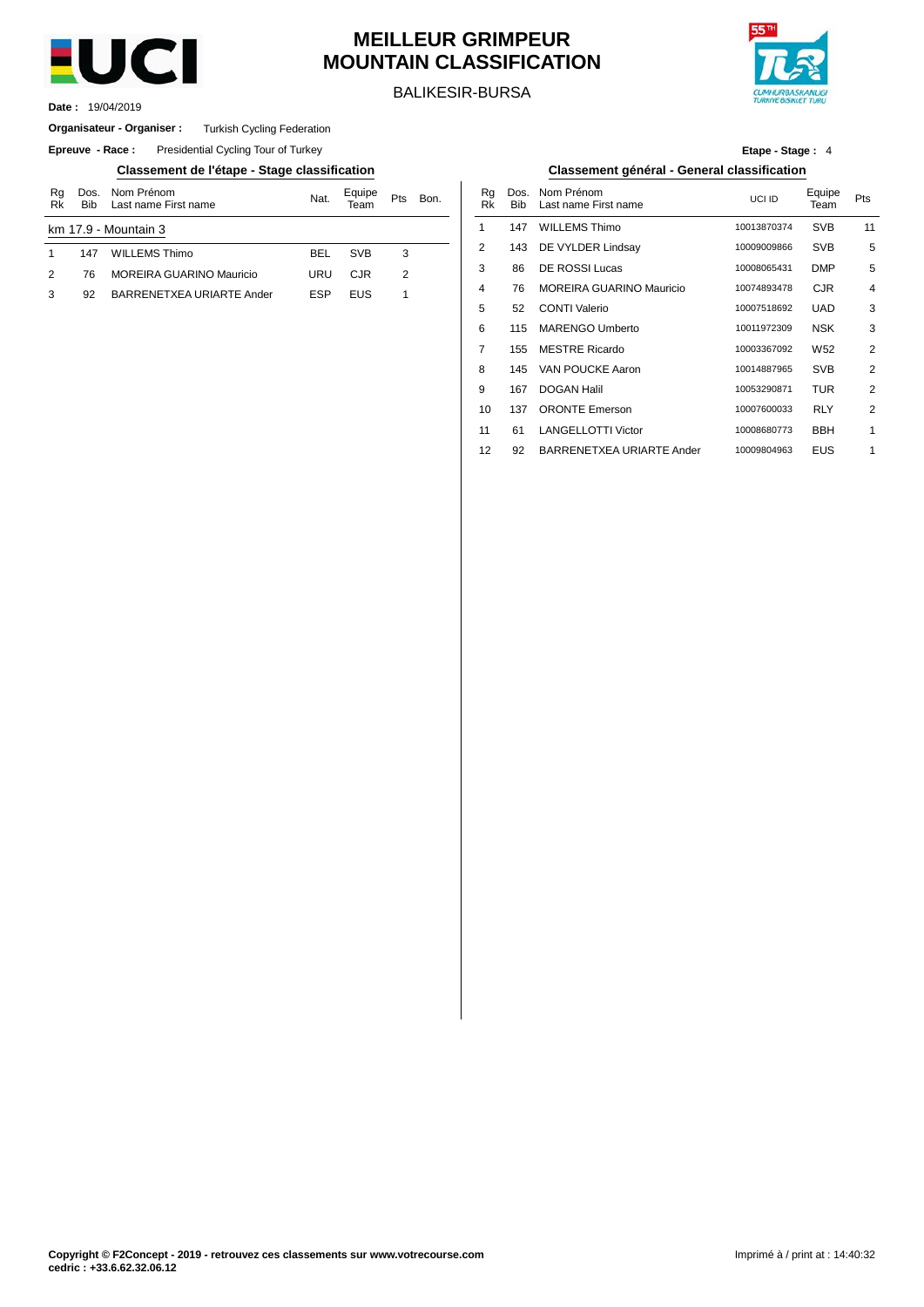

# **Classement Beauties of Turkey**

BALIKESIR-BURSA

2

4

5 6 7

137 ORONTE Emerson



1

RLY

19/04/2019 **Date :**

#### Turkish Cycling Federation **Organisateur - Organiser :**

**Epreuve - Race:** Presidential Cycling Tour of Turkey

**Classement de l'étape - Stage classification Classement général - General classification**

| Rg<br>Rk                     | <b>Bib</b> | Dos. Nom Prénom<br>Last name First name | Nat.       | Equipe     | Pts | Bon. |  |  |  |  |  |
|------------------------------|------------|-----------------------------------------|------------|------------|-----|------|--|--|--|--|--|
| km 69.5 - Beauties of Turkey |            |                                         |            |            |     |      |  |  |  |  |  |
|                              | 163        | SAMLI Feritcan                          | TUR        | TUR        | 5   | 0    |  |  |  |  |  |
| $\mathcal{P}$                | 86         | DE ROSSI Lucas                          | <b>FRA</b> | <b>DMP</b> | 3   | 0    |  |  |  |  |  |
| 3                            | 76         | MOREIRA GUARINO Mauricio                | URU        | C.IR       |     | 0    |  |  |  |  |  |
|                              |            |                                         |            |            |     |      |  |  |  |  |  |

#### Rg Rk 1 3 Dos. Bib 163 143 161 16 86 76 MOREIRA GUARINO Mauricio Nom Prénom Last name First name Bon. Pts 14 7 5 MOREIRA GUARINO Mauricio URU CJR 1 0 │ <sup>4</sup> 16 SCHWARZMANN Michael BOH 5 3 1 N° licence UCI UCI Code SAMLI Feritcan DE VYLDER Lindsay ORKEN Ahmet SCHWARZMANN Michael DE ROSSI Lucas Equipe Team TUR SVB TUR BOH DMP CJR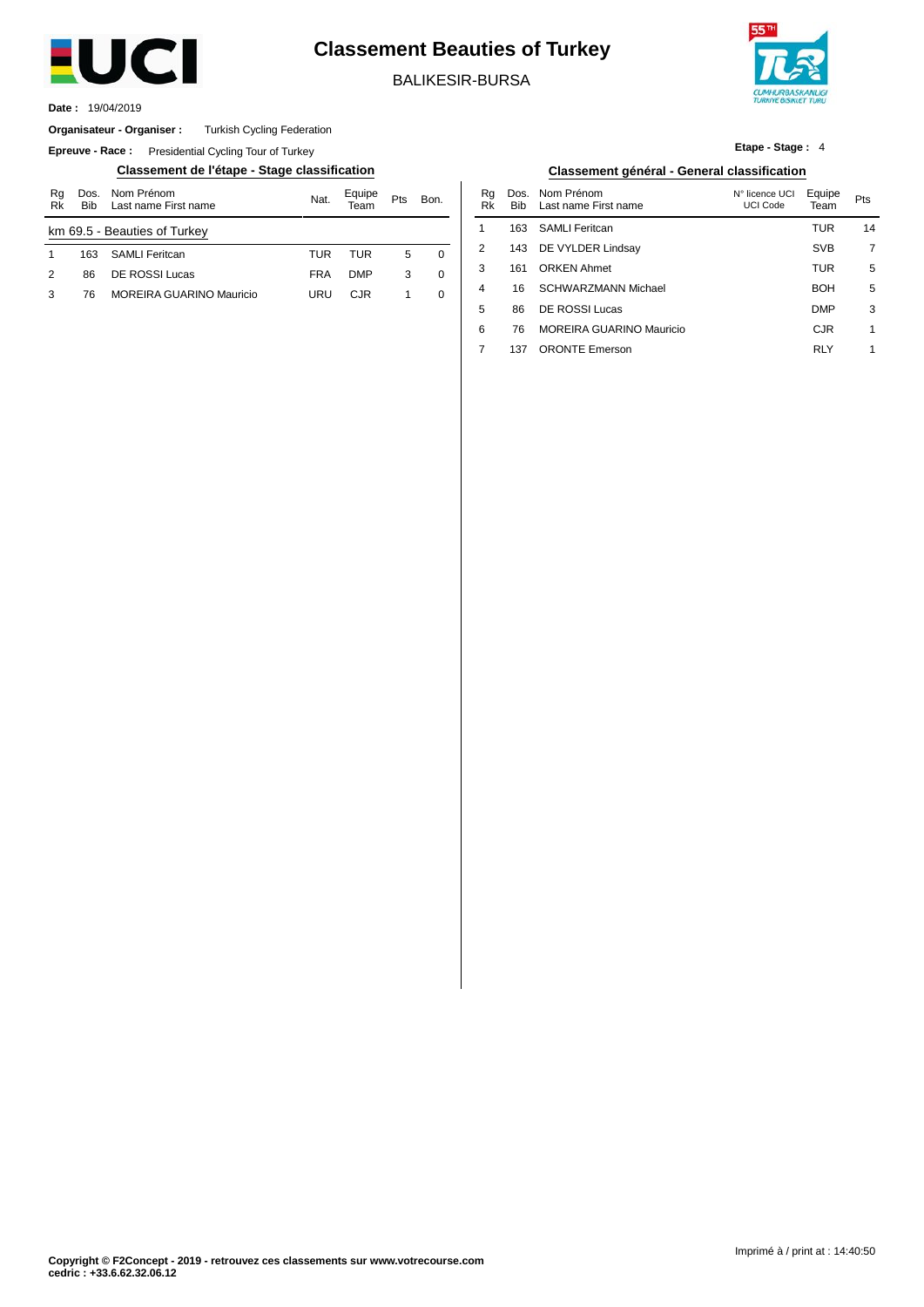

### **CLASSEMENT PAR EQUIPE - TEAM CLASSIFICATION**

BALIKESIR-BURSA



**Etape - Stage :** 4

**Date :** 19/04/2019

 $\overline{a}$ 

**Organisateur - Organiser :** Turkish Cycling Federation

**Epreuve - Race :** Presidential Cycling Tour of Turkey

**Classement de l'étape - Stage classification Classement général - Général classification**

| Rg<br>Rk | Equipe<br>Team                                     | Temps<br>Time | Ecart<br>Gap |
|----------|----------------------------------------------------|---------------|--------------|
| 1        | <b>Uae Team Emirates</b><br>$51 - 56 - 52$         | 16h04'54"     |              |
| 2        | Nippo - Vini Fantini - Faizane`<br>121 - 127 - 125 | 16h04'54"     |              |
| 3        | W52 / Fc Porto<br>156 - 153 - 155                  | 16h04'54"     |              |
| 4        | Bora - Hansgrohe<br>$12 - 13 - 14$                 | 16h04'54"     |              |
| 5        | Neri Sottoli Selle Italia Ktm<br>$116 - 117 - 115$ | 16h04'54"     |              |
| 6        | Rally Uhc Cycling<br>136 - 131 - 132               | 16h04'54"     |              |
| 7        | Delko Marseille Provence<br>$83 - 81 - 84$         | 16h04'54"     |              |
| 8        | Sport Vlaanderen - Baloise<br>146 - 145 - 143      | 16h04'54"     |              |
| 9        | Manzana Postobon Team<br>$104 - 105 - 106$         | 16h04'54"     |              |
| 10       | Deceuninck - Quick - Step<br>$34 - 31 - 32$        | 16h04'54"     |              |
| 11       | Astana Pro Team<br>$6 - 5 - 1$                     | 16h04'54"     |              |
| 12       | <b>Turkish National Team</b><br>162 - 167 - 166    | 16h04'54"     |              |
| 13       | <b>Team Dimension Data</b><br>$41 - 46 - 45$       | 16h05'37"     | 43"          |
| 14       | Caja Rural - Seguros Rga<br>$75 - 73 - 74$         | 16h06'27"     | 01'33"       |
| 15       | Euskadi Basque Country - Murias<br>$91 - 93 - 94$  | 16h07'03"     | 02'09"       |
| 16       | Burgos - Bh<br>$67 - 63 - 64$                      | 16h07'03"     | 02'09"       |
| 17       | <b>Lotto Soudal</b><br>21 - 27 - 24                | 16h12'13"     | 07'19"       |

| Rq<br><b>Rk</b> | Equipe<br>Team                  | Temps<br>Time | Ecart<br>Gap |
|-----------------|---------------------------------|---------------|--------------|
| 1               | Bora - Hansgrohe                | 49h18'40"     |              |
| $\overline{2}$  | Uae Team Emirates               | 49h18'45"     | 05"          |
| 3               | Manzana Postobon Team           | 49h18'56"     | 16"          |
| $\overline{4}$  | Delko Marseille Provence        | 49h19'06"     | 26"          |
| 5               | W52 / Fc Porto                  | 49h19'11"     | 31"          |
| 6               | Nippo - Vini Fantini - Faizane` | 49h19'12"     | 32"          |
| 7               | Neri Sottoli Selle Italia Ktm   | 49h19'12"     | 32"          |
| 8               | Astana Pro Team                 | 49h19'12"     | 32"          |
| 9               | Sport Vlaanderen - Baloise      | 49h19'21"     | 41"          |
| 10              | Deceuninck - Quick - Step       | 49h19'29"     | 49"          |
| 11              | <b>Turkish National Team</b>    | 49h20'09"     | 01'29"       |
| 12              | <b>Team Dimension Data</b>      | 49h21'43"     | 03'03"       |
| 13              | Euskadi Basque Country - Murias | 49h22'04"     | 03'24"       |
| 14              | Burgos - Bh                     | 49h22'29"     | 03'49"       |
| 15              | Caja Rural - Seguros Rga        | 49h22'43"     | 04'03"       |
| 16              | Rally Uhc Cycling               | 49h24'45"     | 06'05"       |
| 17              | Lotto Soudal                    | 49h28'21"     | 09'41"       |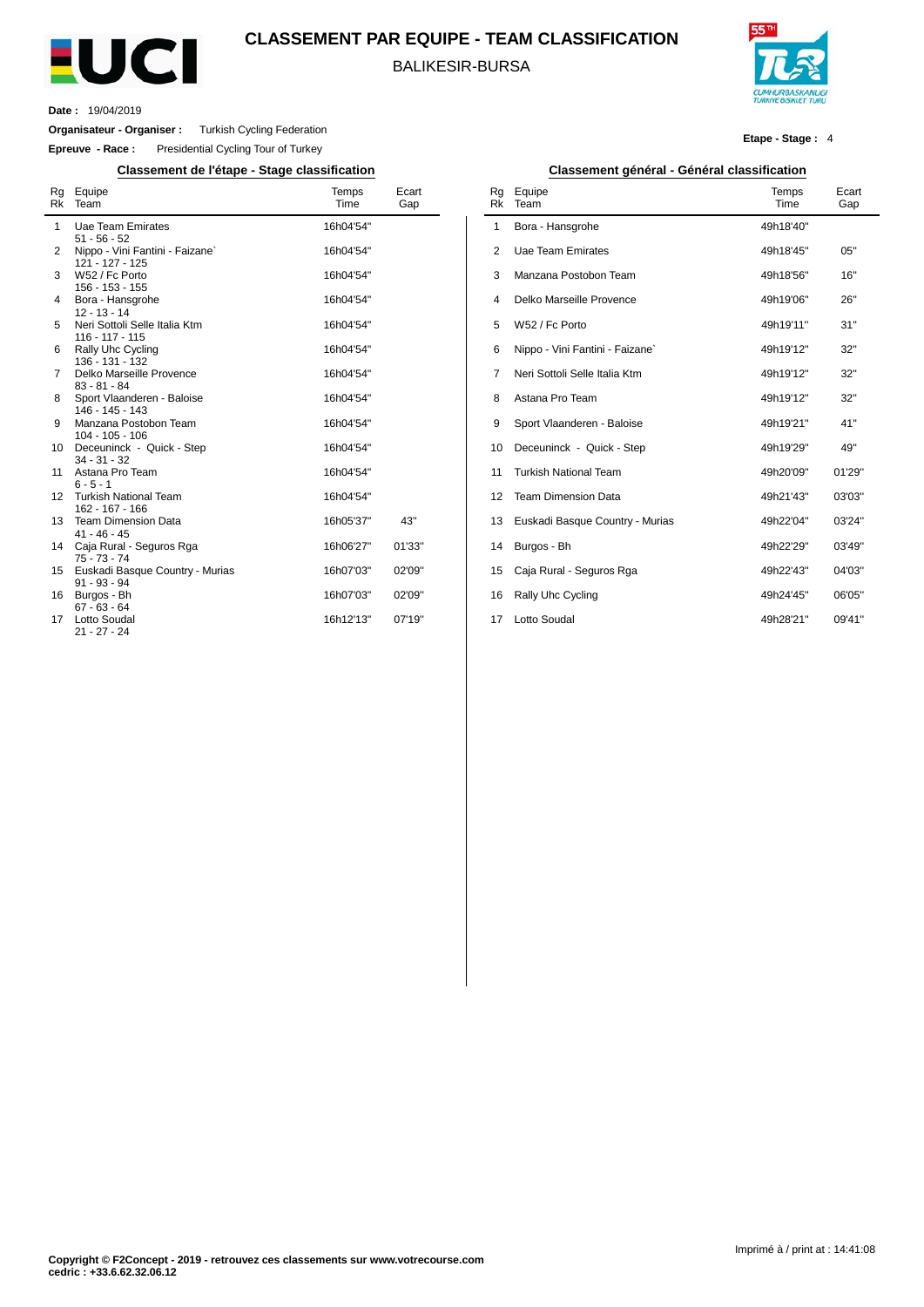### BURSA-KARTEPE **ORDRE DES VOITURES POUR L'ETAPE N° 5 CONVOY ORDER FOR STAGE 5**

20/04/2019 **Date :**

Turkish Cycling Federation **Organisateur - Organiseur :**

Presidential Cycling Tour of Turkey **Epreuve - Race :**

| Rang<br>Rank   | Equipe<br>Team                  |
|----------------|---------------------------------|
| 1              | Bora - Hansgrohe                |
| 2              | Manzana Postobon Team           |
| 3              | Uae Team Emirates               |
| 4              | Caja Rural - Seguros Rga        |
| 5              | Delko Marseille Provence        |
| 6              | W52 / Fc Porto                  |
| $\overline{7}$ | Sport Vlaanderen - Baloise      |
| 8              | Neri Sottoli Selle Italia Ktm   |
| 9              | Astana Pro Team                 |
| 10             | Turkish National Team           |
| 11             | Euskadi Basque Country - Murias |
| 12             | Deceuninck - Quick - Step       |
| 13             | Team Dimension Data             |
| 14             | Burgos - Bh                     |
| 15             | Nippo - Vini Fantini - Faizane` |
| 16             | Rally Uhc Cycling               |
| 17             | Lotto Soudal                    |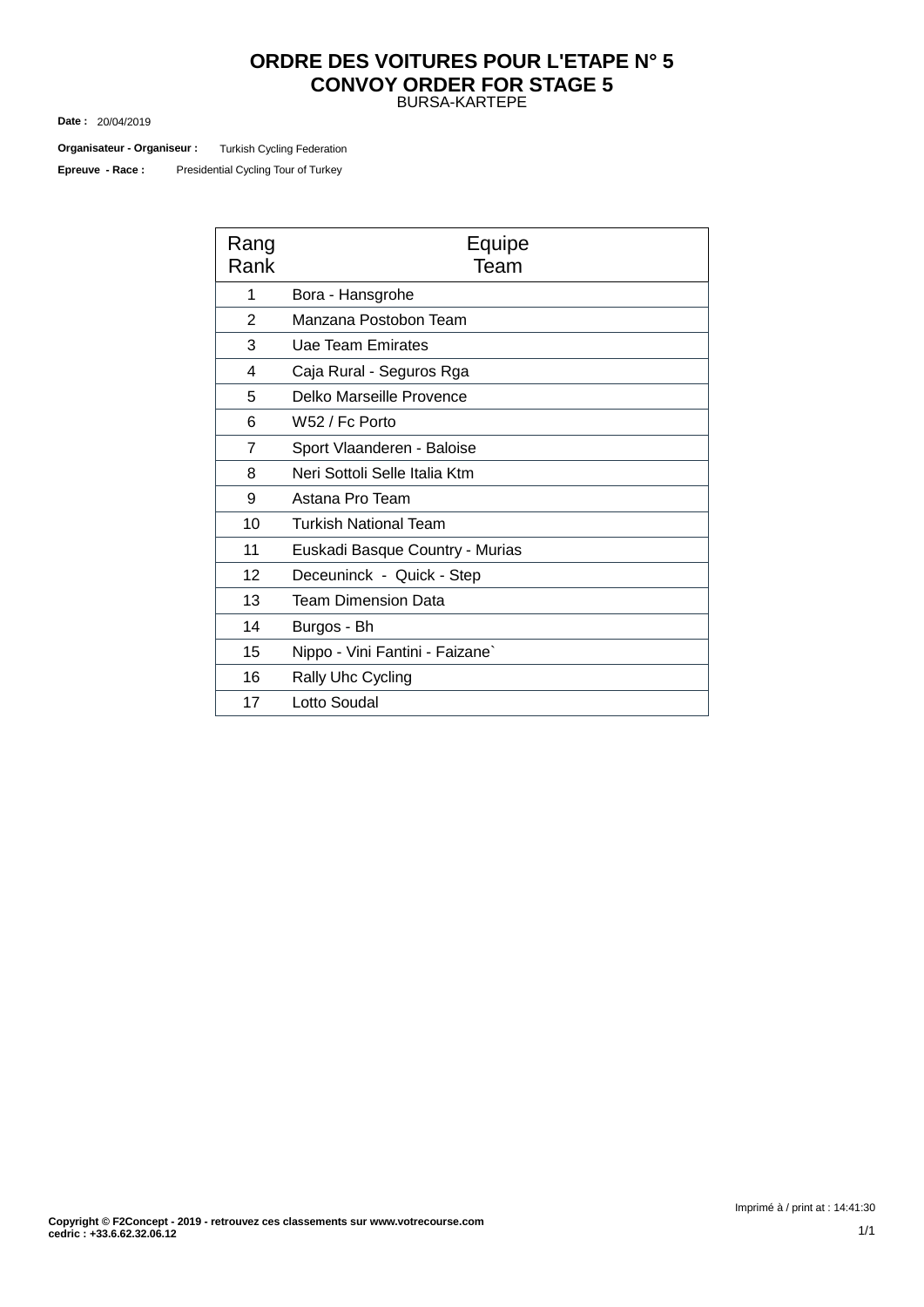### **Etape - Stage** : 5 Turkish Cycling Federation

| Astana Pro Team                    | FOMINYKH Daniil<br>27eme à 46"(197)                                                                        | 2<br><b>GIDICH Yevgeniy</b>                                                 | 3<br>NATAROV Yuriy                                                                  | ZAKHAROV Artyom<br>52eme à 01'53"(125) 42eme à 01'03"(204) 59eme à 03'04"(204) | 5<br><b>KUDUS Merhawi</b><br>11eme à 34"(113)                                                                         | 6<br><b>BIZHIGITOV</b><br>Zhandos<br>41eme à 01'02"(217)                         | <b>GRUZDEV Dmitriy</b><br>71eme à 04'09"(343)                    |  |
|------------------------------------|------------------------------------------------------------------------------------------------------------|-----------------------------------------------------------------------------|-------------------------------------------------------------------------------------|--------------------------------------------------------------------------------|-----------------------------------------------------------------------------------------------------------------------|----------------------------------------------------------------------------------|------------------------------------------------------------------|--|
| Bora - Hansgrohe                   | 11<br><b>BASKA Erik</b><br>106eme à<br>08'32"(405)                                                         | 12<br><b>BENNETT Sam</b><br>er en 16h25'42"(7)                              | 13<br>GROSSSCHARTNE<br>R Felix<br>2eme à 24"(83)                                    | 14<br><b>PFINGSTEN</b><br>Christoph<br>16eme à 39"(164)                        | 15<br>PÖSTLBERGER<br>Lukas<br>75eme à 04'19"(263)                                                                     | 16<br>SCHWARZMANN<br>Michael<br>102eme à<br>07'54"(360)                          | 17<br><b>ARCHBOLD Shane</b><br>98eme à 07'12"(316)               |  |
| Lotto Soudal                       | 21<br><b>EWAN Caleb</b><br>37eme à 50"(52)                                                                 | 22                                                                          | 23<br><b>IVERSEN Rasmus</b><br><b>Byriel</b><br>109eme à<br>09'59"(437)             | 24<br><b>KLUGE Roger</b>                                                       | 25<br><b>VANHOUCKE Harm</b><br>86eme à 05'46''(297) 76eme à 04'26''(253)                                              | 26<br><b>WOUTERS Enzo</b><br>103eme à<br>08'04"(334)                             | 27<br>DE BUYST Jasper<br>112eme à<br>10'49"(425)                 |  |
| Deceuninck - Quick - Step          | 31<br><b>CAPECCHI Eros</b><br>29eme à 46"(207)                                                             | 32<br><b>EVENEPOEL Remco</b><br>17eme à 39"(170)                            | 33<br>HODEG CHAGUI<br>Alvaro Jose<br>73eme à 04'13"(207)                            | 34<br>JAKOBSEN Fabio                                                           | 35<br><b>MARTINELLI Davide</b><br>69eme à 03'57"(112) 61eme à 03'11"(284) 79eme à 04'37"(244)                         | 36<br>MØRKØV Michael                                                             | 37<br><b>RICHEZE</b><br>Maximiliano Ariel<br>50eme à 01'38"(167) |  |
| <b>Team Dimension Data</b>         | 41<br>GIBBONS Ryan<br>39eme à 55"(170)                                                                     | 42<br><b>DAVIES Scott</b><br>99eme à 07'29"(344) 60eme à 03'04"(233)        | 43<br>DE BOD Stefan                                                                 | 44<br><b>CAVENDISH Mark</b><br>80eme à 04'53"(181) 78eme à 04'34"(289)         | 45<br><b>RENSHAW Mark</b>                                                                                             | 46<br>O'CONNOR Ben<br>19eme à 43"(137)                                           | 47<br><b>VENTER Jaco</b><br>115eme à<br>13'05" (450)             |  |
| Uae Team Emirates                  | 51<br><b>CONSONNI Simone</b><br>15eme à 39"(38)                                                            | 52<br><b>CONTI Valerio</b><br>6eme à 30"(134)                               | 53<br>MUÑOZ<br><b>LANCHEROS</b><br>Cristian Camilo<br>28eme à 46" (199)             | 54                                                                             | 55<br>POLANC Jan<br>4eme à 30"(83)                                                                                    | 56<br><b>MOLANO</b><br><b>BENAVIDES Juan</b><br>Sebastian<br>58eme à 02'50"(108) | 57                                                               |  |
| Burgos - Bh                        | 61<br><b>ANGELLOTTI Victor</b><br>88eme à 06'05"(347) 95eme à 06'43"(225)                                  | 62<br><b>GIBSON Matthew</b>                                                 | 63<br>CABEDO CARDA<br>Oscar<br>51eme à 01'44"(286)                                  | 64<br>MATOS Nuno<br>63eme à 03'13"(242)                                        | 65<br>LOPEZ PARADA<br>Daniel<br>65eme à 03'23"(172) 91eme à 06'13"(369)                                               | 66<br>ROBREDO CRESPO<br>Alvaro                                                   | 67<br><b>SUREDA MOREY</b><br>Jaume<br>23eme à 46"(122)           |  |
| Caja Rural - Seguros Rga           | 71<br>CAÑELLAS<br><b>SANCHEZ Xavier</b><br>93eme à 06'18"(231)                                             | 72<br>MALUCELLI Matteo<br>105eme à<br>08'24"(222)                           | $\overline{73}$<br><b>SERRANO</b><br><b>RODRIGUEZ</b><br>Gonzalo<br>5eme à 30"(125) | 74<br><b>MORA VEDRI</b><br>Sebastian                                           | 75<br>Jon<br>83eme à 05'39"(353) 45eme à 01'14"(116) 94eme à 06'39"(359) 77eme à 04'29"(228)                          | 76<br>ABERASTURI IZAGAMOREIRA GUARINO<br>Mauricio                                | 77<br>SOTO MARTINEZ<br>Nelson                                    |  |
| Delko Marseille Provence           | 81<br>FERNANDEZ CRUZ<br>Delio<br>24eme à 46"(151)                                                          | 82<br>FINETTO Mauro<br>7eme à 30"(194)                                      | 83<br><b>GROŠU</b><br>Eduard-Michael<br>20eme à 44"(63)                             | 84<br><b>MORENO BAZAN</b><br>Javier<br>49eme à 01'29"(238) 56eme à 02'21"(234) | 85<br>NAVARDAUSKAS<br>Ramunas                                                                                         | 86<br>DE ROSSI Lucas                                                             | 87<br>ROCHAS Rémy<br>92eme à 06'17''(280) 47eme à 01'14''(187)   |  |
| Euskadi Basque Country -<br>Murias | 91<br><b>SANZ UNZUE</b><br>Enrique<br>44eme à 01'11"(133)                                                  | 92<br><b>BARRENETXEA</b><br><b>URIARTE Ander</b><br>107eme à<br>09'24"(422) | 93<br><b>BARTHE Cyril</b><br>13eme à 34"(173)                                       | 94<br>IRIZAR LASKURAIN<br>Julen                                                | 95<br>VIEJO REDONDO<br>Jose Daniel<br>64eme à 03'13"(243) 96eme à 07'01"(223) 85eme à 05'40"(380) 66eme à 03'23"(295) | 96<br><b>INTXAUSTI</b><br>ELORRIAGA Beñat                                        | 97<br><b>BERRADE</b><br>FERNANDEZ Urko                           |  |
| Manzana Postobon Team              | 101<br>GOMEZ PEÑALOZA<br><b>Bryan Steve</b><br>89eme à 06'07"(229) 72eme à 04'13"(172) 67eme à 03'53"(191) | 102<br>PARRA ARIAS<br>Jordan Arley                                          | 103<br>CHIA BERMUDEZ<br>Luis Carlos                                                 | 104<br><b>RESTREPO</b><br>VALENCIA Jhonatan<br>3eme à 26"(181)                 | 105<br>OCHOA CAMARGO<br>Diego Antonio<br>14eme à 34"(204)                                                             | 106<br>SIERRA SANCHEZ<br>Yecid Arturo<br>31eme à 46"(231)                        | 107<br>MENDOZA<br>CARDONA Omar<br>Alberto<br>68eme à 03'54"(281) |  |
| Neri Sottoli Selle Italia Ktm      | 111<br><b>BERTAZZO Liam</b><br>110eme à<br>10'01"(408)                                                     | 112<br><b>FORTUNATO</b><br>Lorenzo                                          | 113<br><b>BEVILACQUA</b><br>Simone<br>43eme à 01'03''(244) 82eme à 05'35''(368)     | 114<br>PACIONI Luca<br>46eme à 01'14"(116)                                     | 115<br><b>MARENGO Umberto</b><br>22eme à 44"(207)                                                                     | 116<br><b>SCHONBERGER</b><br>Sebastian<br>10eme à 34"(112)                       | 117<br>VAN EMPEL Etienne<br>26eme à 46"(193)                     |  |
| Nippo - Vini Fantini - Faizane`    | 121<br><b>OBATO DEL VALLE</b><br>Juan Jose<br>36eme à 49"(188)                                             | 122<br>CIMA Imerio<br>57eme à 02'33"(216)                                   | 123<br><b>ITO Masakazu</b><br>34eme à 46"(257)                                      | 124<br>YOSHIDA Hayato<br>53eme à 01'53"(301)                                   | 125<br><b>NAKANE Hideto</b><br>25eme à 46"(174)                                                                       | 126<br>NISHIMURA Hiroki<br>84eme à 05'40"(356)                                   | 127<br>LONARDI Giovanni<br>48eme à 01'27"(92)                    |  |
| Rally Uhc Cycling                  | 131<br><b>BRITTON Robert</b><br>32eme à 46"(236)                                                           | 132<br><b>COTE Pier Andre</b><br>97eme à 07'05"(297)                        | 133<br><b>HUFFMAN Evan</b><br>116eme à<br>14'04"(449)                               | 134<br><b>MAGNER Tyler</b><br>111eme à<br>10'38"(390)                          | 135<br>MURPHY John<br>101eme à<br>07'34"(224)                                                                         | 136<br>MURPHY Kyle<br>33eme à 46"(242)                                           | 137<br><b>ORONTE Emerson</b><br>113eme à<br>12'33"(451)          |  |
| Sport Vlaanderen - Baloise         | 141<br>DE KETELE Kenny<br>62eme à 03'11"(307)                                                              | 142<br>DE PAUW Moreno<br>100eme à<br>07'29"(371)                            | 143<br>DE VYLDER Lindsay<br>18eme à 42"(189)                                        | 144<br><b>GHYS Robbe</b><br>74eme à 04'13"(336)                                | 145<br>VAN POUCKE Aaron<br>38eme à 55"(141)                                                                           | 146<br>NOPPE Christophe<br>9eme à 34"(39)                                        | 147<br><b>WILLEMS Thimo</b><br>81eme à 04'57"(243)               |  |
| W52 / Fc Porto                     | 151<br>CESAR VELOSO<br>Gustavo<br>104eme à<br>08'21"(346)                                                  | 152<br><b>ALARCON GARCIA</b><br>Raul<br>35eme à 46"(272)                    | 153<br><b>REIS Rafael</b><br>30eme à 46"(228)                                       | 154<br>FERREIRA José<br>87eme à 05'58"(322)                                    | 155<br><b>MESTRE Ricardo</b><br>21eme à 44"(156)                                                                      | 156<br>PINTO Edgar<br>8eme à 33"(94)                                             | 157<br>CALDEIRA Samuel<br>55eme à 02'08"(151)                    |  |
| <b>Turkish National Team</b>       | 161<br><b>ORKEN Ahmet</b><br>54eme à 01'58"(165)                                                           | 162<br><b>BALKAN Onur</b><br>12eme à 34"(138)                               | 163<br><b>SAMLI Feritcan</b><br>114eme à<br>12'53"(439)                             | 164<br><b>AKDILEK Ahmet</b><br>90eme à 06'12"(338)                             | 165<br><b>ATALAY Muhammed</b><br>108eme à<br>09'45" (416)                                                             | 166<br>SAYAR Mustafa<br>40eme à 55"(238)                                         | 167<br><b>DOGAN Halil</b><br>70eme à 04'09"(238)                 |  |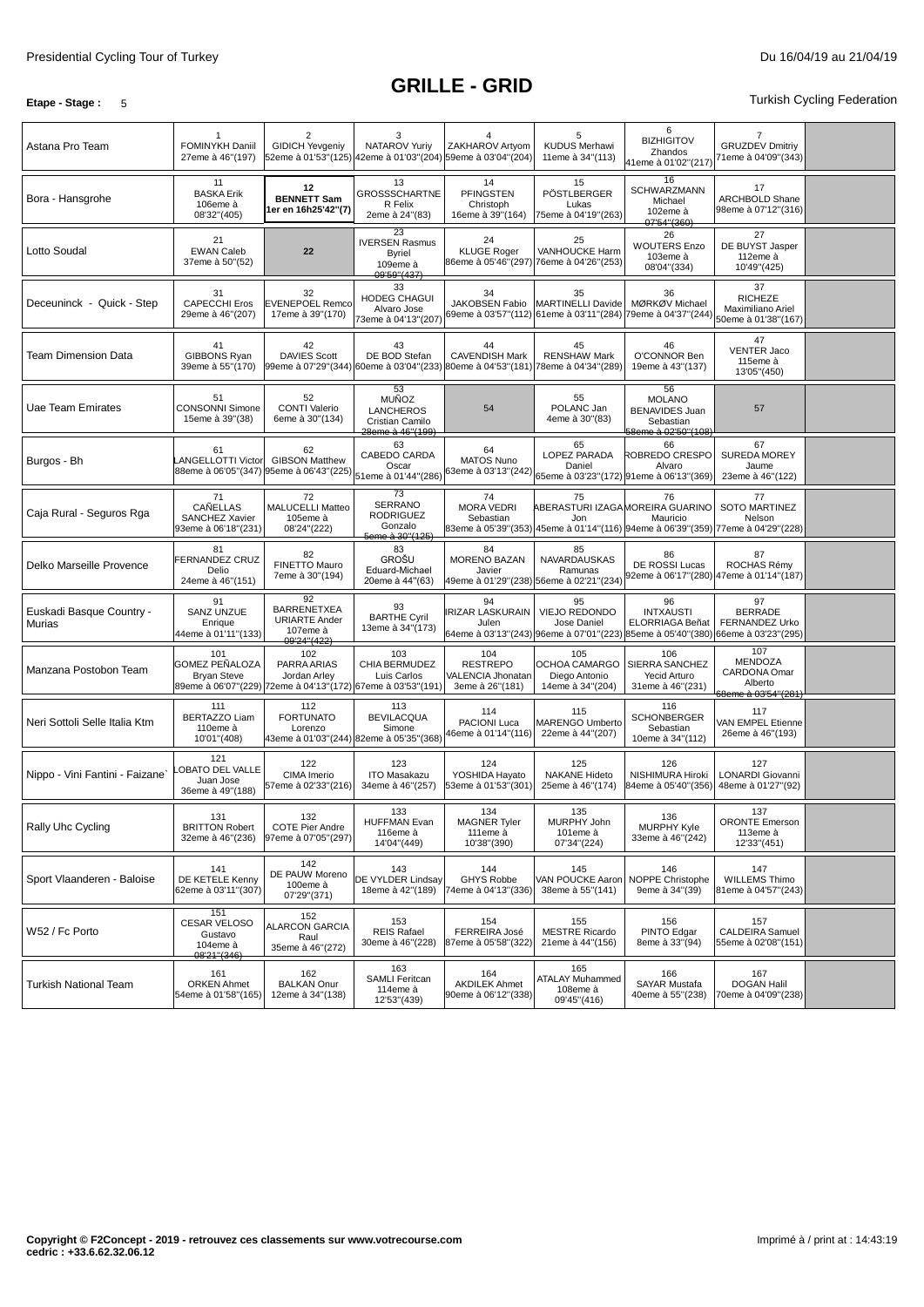

## **Presidential Cycling Tour of Turkey - Etape N°5** du 16/04/2019 au 21/04/2019 LISTE DES PARTANTS - START LIST



| AST        | Astana Pro Team                                                                                  |                                                                                                                                                                                                                                                                                                                                                                                                                                                                                           | KAZ                                                                                                                                                                                                                                                                                                             |
|------------|--------------------------------------------------------------------------------------------------|-------------------------------------------------------------------------------------------------------------------------------------------------------------------------------------------------------------------------------------------------------------------------------------------------------------------------------------------------------------------------------------------------------------------------------------------------------------------------------------------|-----------------------------------------------------------------------------------------------------------------------------------------------------------------------------------------------------------------------------------------------------------------------------------------------------------------|
| 1          | <b>FOMINYKH Daniil</b>                                                                           | 27eme à 46"                                                                                                                                                                                                                                                                                                                                                                                                                                                                               |                                                                                                                                                                                                                                                                                                                 |
|            |                                                                                                  |                                                                                                                                                                                                                                                                                                                                                                                                                                                                                           |                                                                                                                                                                                                                                                                                                                 |
|            |                                                                                                  |                                                                                                                                                                                                                                                                                                                                                                                                                                                                                           |                                                                                                                                                                                                                                                                                                                 |
| 5          |                                                                                                  |                                                                                                                                                                                                                                                                                                                                                                                                                                                                                           |                                                                                                                                                                                                                                                                                                                 |
| 6          | <b>BIZHIGITOV Zhandos</b>                                                                        | 41eme à 01'02"                                                                                                                                                                                                                                                                                                                                                                                                                                                                            |                                                                                                                                                                                                                                                                                                                 |
| 7          | <b>GRUZDEV Dmitriy</b>                                                                           | 71eme à 04'09"                                                                                                                                                                                                                                                                                                                                                                                                                                                                            |                                                                                                                                                                                                                                                                                                                 |
|            |                                                                                                  |                                                                                                                                                                                                                                                                                                                                                                                                                                                                                           |                                                                                                                                                                                                                                                                                                                 |
|            |                                                                                                  |                                                                                                                                                                                                                                                                                                                                                                                                                                                                                           | <b>BEL</b>                                                                                                                                                                                                                                                                                                      |
|            |                                                                                                  |                                                                                                                                                                                                                                                                                                                                                                                                                                                                                           |                                                                                                                                                                                                                                                                                                                 |
|            |                                                                                                  |                                                                                                                                                                                                                                                                                                                                                                                                                                                                                           |                                                                                                                                                                                                                                                                                                                 |
| 25         | <b>VANHOUCKE Harm</b>                                                                            | 76eme à 04'26"                                                                                                                                                                                                                                                                                                                                                                                                                                                                            |                                                                                                                                                                                                                                                                                                                 |
| 26         | <b>WOUTERS Enzo</b>                                                                              | 103eme à 08'04"                                                                                                                                                                                                                                                                                                                                                                                                                                                                           |                                                                                                                                                                                                                                                                                                                 |
| 27         | DE BUYST Jasper                                                                                  | 112eme à 10'49"                                                                                                                                                                                                                                                                                                                                                                                                                                                                           |                                                                                                                                                                                                                                                                                                                 |
|            |                                                                                                  |                                                                                                                                                                                                                                                                                                                                                                                                                                                                                           |                                                                                                                                                                                                                                                                                                                 |
| TDD        |                                                                                                  |                                                                                                                                                                                                                                                                                                                                                                                                                                                                                           | <b>RSA</b>                                                                                                                                                                                                                                                                                                      |
| 41         |                                                                                                  | 39eme à 55"                                                                                                                                                                                                                                                                                                                                                                                                                                                                               |                                                                                                                                                                                                                                                                                                                 |
| 42         | <b>DAVIES Scott</b>                                                                              | 99eme à 07'29"                                                                                                                                                                                                                                                                                                                                                                                                                                                                            |                                                                                                                                                                                                                                                                                                                 |
| 43         | DE BOD Stefan                                                                                    | 60eme à 03'04"                                                                                                                                                                                                                                                                                                                                                                                                                                                                            |                                                                                                                                                                                                                                                                                                                 |
| 44         |                                                                                                  |                                                                                                                                                                                                                                                                                                                                                                                                                                                                                           |                                                                                                                                                                                                                                                                                                                 |
|            |                                                                                                  |                                                                                                                                                                                                                                                                                                                                                                                                                                                                                           |                                                                                                                                                                                                                                                                                                                 |
|            |                                                                                                  |                                                                                                                                                                                                                                                                                                                                                                                                                                                                                           |                                                                                                                                                                                                                                                                                                                 |
|            |                                                                                                  |                                                                                                                                                                                                                                                                                                                                                                                                                                                                                           |                                                                                                                                                                                                                                                                                                                 |
| BBH        | Burgos - Bh                                                                                      |                                                                                                                                                                                                                                                                                                                                                                                                                                                                                           | ESP                                                                                                                                                                                                                                                                                                             |
| 61         | <b>LANGELLOTTI Victor</b>                                                                        | 88eme à 06'05"                                                                                                                                                                                                                                                                                                                                                                                                                                                                            |                                                                                                                                                                                                                                                                                                                 |
| 62         | <b>GIBSON Matthew</b>                                                                            | 95eme à 06'43"                                                                                                                                                                                                                                                                                                                                                                                                                                                                            |                                                                                                                                                                                                                                                                                                                 |
|            |                                                                                                  |                                                                                                                                                                                                                                                                                                                                                                                                                                                                                           |                                                                                                                                                                                                                                                                                                                 |
|            |                                                                                                  |                                                                                                                                                                                                                                                                                                                                                                                                                                                                                           |                                                                                                                                                                                                                                                                                                                 |
|            |                                                                                                  |                                                                                                                                                                                                                                                                                                                                                                                                                                                                                           |                                                                                                                                                                                                                                                                                                                 |
|            |                                                                                                  |                                                                                                                                                                                                                                                                                                                                                                                                                                                                                           |                                                                                                                                                                                                                                                                                                                 |
|            |                                                                                                  |                                                                                                                                                                                                                                                                                                                                                                                                                                                                                           |                                                                                                                                                                                                                                                                                                                 |
| <b>DMP</b> | <b>Delko Marseille Provence</b>                                                                  |                                                                                                                                                                                                                                                                                                                                                                                                                                                                                           | <b>FRA</b>                                                                                                                                                                                                                                                                                                      |
| 81         | FERNANDEZ CRUZ Delio                                                                             | 24eme à 46"                                                                                                                                                                                                                                                                                                                                                                                                                                                                               |                                                                                                                                                                                                                                                                                                                 |
|            |                                                                                                  |                                                                                                                                                                                                                                                                                                                                                                                                                                                                                           |                                                                                                                                                                                                                                                                                                                 |
|            | <b>MORENO BAZAN Javier</b>                                                                       | 49eme à 01'29"                                                                                                                                                                                                                                                                                                                                                                                                                                                                            |                                                                                                                                                                                                                                                                                                                 |
| 84         |                                                                                                  |                                                                                                                                                                                                                                                                                                                                                                                                                                                                                           |                                                                                                                                                                                                                                                                                                                 |
|            |                                                                                                  |                                                                                                                                                                                                                                                                                                                                                                                                                                                                                           |                                                                                                                                                                                                                                                                                                                 |
| 85         | NAVARDAUSKAS Ramunas                                                                             | 56eme à 02'21"                                                                                                                                                                                                                                                                                                                                                                                                                                                                            |                                                                                                                                                                                                                                                                                                                 |
| 86<br>87   | <b>DE ROSSI Lucas</b><br>ROCHAS Rémy□                                                            | 92eme à 06'17"<br>47eme à 01'14"                                                                                                                                                                                                                                                                                                                                                                                                                                                          |                                                                                                                                                                                                                                                                                                                 |
|            |                                                                                                  |                                                                                                                                                                                                                                                                                                                                                                                                                                                                                           |                                                                                                                                                                                                                                                                                                                 |
| <b>MZN</b> | Manzana Postobon Team                                                                            |                                                                                                                                                                                                                                                                                                                                                                                                                                                                                           | COL                                                                                                                                                                                                                                                                                                             |
| 101        | GOMEZ PEÑALOZA Bryan Steve                                                                       | 89eme à 06'07"                                                                                                                                                                                                                                                                                                                                                                                                                                                                            |                                                                                                                                                                                                                                                                                                                 |
| 102        | PARRA ARIAS Jordan Arley                                                                         | 72eme à 04'13"                                                                                                                                                                                                                                                                                                                                                                                                                                                                            |                                                                                                                                                                                                                                                                                                                 |
| 103<br>104 | CHIA BERMUDEZ Luis Carlos<br>RESTREPO VALENCIA Jhonatan                                          | 67eme à 03'53"<br>3eme à 26"                                                                                                                                                                                                                                                                                                                                                                                                                                                              |                                                                                                                                                                                                                                                                                                                 |
| 105        | OCHOA CAMARGO Diego Antonio                                                                      | 14eme à 34"                                                                                                                                                                                                                                                                                                                                                                                                                                                                               |                                                                                                                                                                                                                                                                                                                 |
| 106        | SIERRA SANCHEZ Yecid Arturo                                                                      | 31eme à 46"                                                                                                                                                                                                                                                                                                                                                                                                                                                                               |                                                                                                                                                                                                                                                                                                                 |
| 107        | MENDOZA CARDONA Omar Alberto                                                                     | 68eme à 03'54"                                                                                                                                                                                                                                                                                                                                                                                                                                                                            |                                                                                                                                                                                                                                                                                                                 |
|            |                                                                                                  |                                                                                                                                                                                                                                                                                                                                                                                                                                                                                           |                                                                                                                                                                                                                                                                                                                 |
| NIP        | Nippo - Vini Fantini - Faizane`                                                                  |                                                                                                                                                                                                                                                                                                                                                                                                                                                                                           | <b>ITA</b>                                                                                                                                                                                                                                                                                                      |
| 121<br>122 | LOBATO DEL VALLE Juan Jose<br>CIMA Imerio                                                        | 36eme à 49"<br>57eme à 02'33"                                                                                                                                                                                                                                                                                                                                                                                                                                                             |                                                                                                                                                                                                                                                                                                                 |
| 123        | <b>ITO Masakazu</b>                                                                              | 34eme à 46"                                                                                                                                                                                                                                                                                                                                                                                                                                                                               |                                                                                                                                                                                                                                                                                                                 |
| 124        | YOSHIDA Hayato                                                                                   | 53eme à 01'53"                                                                                                                                                                                                                                                                                                                                                                                                                                                                            |                                                                                                                                                                                                                                                                                                                 |
| 125        | <b>NAKANE Hideto</b>                                                                             | 25eme à 46"                                                                                                                                                                                                                                                                                                                                                                                                                                                                               |                                                                                                                                                                                                                                                                                                                 |
| 126        | NISHIMURA Hiroki                                                                                 | 84eme à 05'40"                                                                                                                                                                                                                                                                                                                                                                                                                                                                            |                                                                                                                                                                                                                                                                                                                 |
| 127        | LONARDI Giovanni                                                                                 | 48eme à 01'27"                                                                                                                                                                                                                                                                                                                                                                                                                                                                            |                                                                                                                                                                                                                                                                                                                 |
| <b>SVB</b> | Sport Vlaanderen - Baloise                                                                       |                                                                                                                                                                                                                                                                                                                                                                                                                                                                                           | <b>BEL</b>                                                                                                                                                                                                                                                                                                      |
| 141        | DE KETELE Kenny                                                                                  | 62eme à 03'11"                                                                                                                                                                                                                                                                                                                                                                                                                                                                            |                                                                                                                                                                                                                                                                                                                 |
| 142        | DE PAUW Moreno                                                                                   | 100eme à 07'29"                                                                                                                                                                                                                                                                                                                                                                                                                                                                           |                                                                                                                                                                                                                                                                                                                 |
| 143        | DE VYLDER Lindsav                                                                                | 18eme à 42"                                                                                                                                                                                                                                                                                                                                                                                                                                                                               |                                                                                                                                                                                                                                                                                                                 |
| 144        | <b>GHYS Robbe</b>                                                                                | 74eme à 04'13"                                                                                                                                                                                                                                                                                                                                                                                                                                                                            |                                                                                                                                                                                                                                                                                                                 |
| 145        | VAN POUCKE Aaron                                                                                 | 38eme à 55"                                                                                                                                                                                                                                                                                                                                                                                                                                                                               |                                                                                                                                                                                                                                                                                                                 |
| 146        | NOPPE Christophe                                                                                 | 9eme à 34"                                                                                                                                                                                                                                                                                                                                                                                                                                                                                |                                                                                                                                                                                                                                                                                                                 |
| 147        | <b>WILLEMS Thimo</b>                                                                             | 81eme à 04'57"                                                                                                                                                                                                                                                                                                                                                                                                                                                                            |                                                                                                                                                                                                                                                                                                                 |
| <b>TUR</b> | <b>Turkish National Team</b>                                                                     |                                                                                                                                                                                                                                                                                                                                                                                                                                                                                           | TUR                                                                                                                                                                                                                                                                                                             |
| 161        | <b>ORKEN Ahmet</b>                                                                               | 54eme à 01'58"                                                                                                                                                                                                                                                                                                                                                                                                                                                                            |                                                                                                                                                                                                                                                                                                                 |
| 162        | <b>BALKAN Onur</b>                                                                               | 12eme à 34"                                                                                                                                                                                                                                                                                                                                                                                                                                                                               |                                                                                                                                                                                                                                                                                                                 |
| 163        | <b>SAMLI Feritcan</b>                                                                            | 114eme à 12'53"                                                                                                                                                                                                                                                                                                                                                                                                                                                                           |                                                                                                                                                                                                                                                                                                                 |
| 164        | <b>AKDILEK Ahmet</b>                                                                             | 90eme à 06'12"                                                                                                                                                                                                                                                                                                                                                                                                                                                                            |                                                                                                                                                                                                                                                                                                                 |
| 165<br>166 | <b>ATALAY Muhammed</b><br><b>SAYAR Mustafa</b>                                                   | 108eme à 09'45"<br>40eme à 55"                                                                                                                                                                                                                                                                                                                                                                                                                                                            |                                                                                                                                                                                                                                                                                                                 |
|            | 2<br>3<br>4<br>LTS<br>21<br>23<br>24<br>45<br>46<br>47<br>63<br>64<br>65<br>66<br>67<br>82<br>83 | <b>GIDICH Yevgeniy</b><br>NATAROV Yuriy<br>ZAKHAROV Artyom<br><b>KUDUS Merhawi</b><br><b>Lotto Soudal</b><br><b>EWAN Caleb</b><br><b>IVERSEN Rasmus Byriel</b><br><b>KLUGE Roger</b><br><b>Team Dimension Data</b><br>GIBBONS Ryan<br><b>CAVENDISH Mark</b><br><b>RENSHAW Mark</b><br>O'CONNOR Ben<br><b>VENTER Jaco</b><br>CABEDO CARDA Oscar<br><b>MATOS Nuno</b><br>LOPEZ PARADA Daniel<br>ROBREDO CRESPO Alvaro<br>SUREDA MOREY Jaume<br>FINETTO Mauro<br><b>GROSU Eduard-Michael</b> | 52eme à 01'53"<br>42eme à 01'03"<br>59eme à 03'04"<br>11eme à 34"<br>37eme à 50"<br>109eme à 09'59"<br>86eme à 05'46"<br>80eme à 04'53"<br>78eme à 04'34"<br>19eme à 43"<br>115eme à 13'05"<br>51eme à 01'44"<br>63eme à 03'13"<br>65eme à 03'23"<br>91eme à 06'13"<br>23eme à 46"<br>7eme à 30"<br>20eme à 44" |

|            |                                 | <u>UMMUNDAJAAIVUU</u><br>TURKIYE BISIKLET TURU |            |
|------------|---------------------------------|------------------------------------------------|------------|
| BOH        | Bora - Hansgrohe                |                                                | GER        |
| 11         | BASKA Erik                      | 106eme à 08'32"                                |            |
| 12         | <b>BENNETT Sam</b>              | 1er en 16h25'42"                               |            |
| 13         | <b>GROSSSCHARTNER Felix</b>     | 2eme à 24"                                     |            |
| 14         | PFINGSTEN Christoph             | 16eme à 39"                                    |            |
| 15         | POSTLBERGER Lukas               | 75eme à 04'19"                                 |            |
| 16         | <b>SCHWARZMANN Michael</b>      | 102eme à 07'54"                                |            |
| 17         | ARCHBOLD Shane                  | 98eme à 07'12"                                 |            |
|            |                                 |                                                |            |
| DQT        | Deceuninck - Quick - Step       |                                                | BEL        |
| 31         | <b>CAPECCHI Eros</b>            | 29eme à 46"                                    |            |
| 32         | <b>EVENEPOEL Remco</b>          | 17eme à 39"                                    |            |
| 33         | <b>HODEG CHAGUI Alvaro Jose</b> | 73eme à 04'13"                                 |            |
| 34         | JAKOBSEN Fabio                  | 69eme à 03'57"                                 |            |
| 35         | <b>MARTINELLI Davide</b>        | 61eme à 03'11"                                 |            |
|            |                                 |                                                |            |
| 36         | MØRKØV Michael                  | 79eme à 04'37"                                 |            |
| 37         | RICHEZE Maximiliano Ariel       | 50eme à 01'38"                                 |            |
| <b>UAD</b> | <b>Uae Team Emirates</b>        |                                                | SUI        |
| 51         | <b>CONSONNI Simone</b>          | 15eme à 39"                                    |            |
|            |                                 |                                                |            |
| 52         | <b>CONTI Valerio</b>            | 6eme à 30"                                     |            |
| 53         | MUNOZ LANCHEROS Cristian Camilo | 28eme à 46"                                    |            |
| 55         | POLANC Jan                      | 4eme à 30"                                     |            |
| 56         | MOLANO BENAVIDES Juan Sebastian | 58eme à 02'50"                                 |            |
|            |                                 |                                                |            |
|            |                                 |                                                |            |
| CJR        | Caja Rural - Seguros Rga        |                                                | ESP        |
|            |                                 |                                                |            |
| 71         | CAÑELLAS SANCHEZ Xavier         | 93eme à 06'18"                                 |            |
| 72         | <b>MALUCELLI Matteo</b>         | 105eme à 08'24"                                |            |
| 73         | SERRANO RODRIGUEZ Gonzalo       | 5eme à 30"                                     |            |
| 74         | <b>MORA VEDRI Sebastian</b>     | 83eme à 05'39"                                 |            |
| 75         | ABERASTURI IZAGA Jon            | 45eme à 01'14"                                 |            |
| 76         | <b>MOREIRA GUARINO Mauricio</b> | 94eme à 06'39"                                 |            |
| 77         | SOTO MARTINEZ Nelson            | 77eme à 04'29"                                 |            |
|            |                                 |                                                |            |
|            |                                 |                                                |            |
| <b>EUS</b> | Euskadi Basque Country - Murias |                                                | <b>ESP</b> |
| 91         | <b>SANZ UNZUE Enrique</b>       | 44eme à 01'11"                                 |            |
| 92         | BARRENETXEA URIARTE Ander       | 107eme à 09'24"                                |            |
| 93         | <b>BARTHE Cyril</b>             | 13eme à 34"                                    |            |
| 94         | <b>IRIZAR LASKURAIN Julen</b>   | 64eme à 03'13"                                 |            |
| 95         | VIEJO REDONDO Jose Daniel       | 96eme à 07'01"                                 |            |
| 96         | INTXAUSTI ELORRIAGA Beñat       | 85eme à 05'40"                                 |            |
| 97         | <b>BERRADE FERNANDEZ Urko</b>   | 66eme à 03'23"                                 |            |
|            |                                 |                                                |            |
| <b>NSK</b> | Neri Sottoli Selle Italia Ktm   |                                                | <b>ITA</b> |
| 111        | <b>BERTAZZO Liam</b>            | 110eme à 10'01"                                |            |
| 112        | FORTUNATO Lorenzo               | 43eme à 01'03"                                 |            |
| 113        | <b>BEVILACQUA Simone</b>        | 82eme à 05'35"                                 |            |
| 114        | <b>PACIONI Luca</b>             | 46eme à 01'14"                                 |            |
| 115        | <b>MARENGO Umberto</b>          | 22eme à 44"                                    |            |
| 116        | <b>SCHONBERGER Sebastian</b>    | 10eme à 34"                                    |            |
|            | VAN EMPEL Etienne               | 26eme à 46"                                    |            |
| 117        |                                 |                                                |            |
| <b>RLY</b> |                                 |                                                | USA        |
| 131        | <b>Rally Uhc Cycling</b>        |                                                |            |
|            | <b>BRITTON Robert</b>           | 32eme à 46"                                    |            |
| 132        | <b>COTE Pier Andre</b>          | 97eme à 07'05"                                 |            |
| 133        | HUFFMAN Evan                    | 116eme à 14'04"                                |            |
| 134        | <b>MAGNER Tyler</b>             | 111eme à 10'38"                                |            |
| 135        | MURPHY John                     | 101eme à 07'34"                                |            |
| 136        | <b>MURPHY Kyle</b>              | 33eme à 46"                                    |            |
| 137        | <b>ORONTE Emerson</b>           | 113eme à 12'33"                                |            |
|            |                                 |                                                |            |
| <b>W52</b> | W52 / Fc Porto                  |                                                | <b>POR</b> |
| 151        | CESAR VELOSO Gustavo            | 104eme à 08'21"                                |            |
| 152        | <b>ALARCON GARCIA Raul</b>      | 35eme à 46"                                    |            |
| 153        | REIS Rafael                     | 30eme à 46"                                    |            |
| 154        | FERREIRA José                   | 87eme à 05'58"                                 |            |
| 155        | <b>MESTRE Ricardo</b>           | 21eme à 44"                                    |            |
| 156        | <b>PINTO Edgar</b>              | 8eme à 33"                                     |            |
| 157        | <b>CALDEIRA Samuel</b>          | 55eme à 02'08"                                 |            |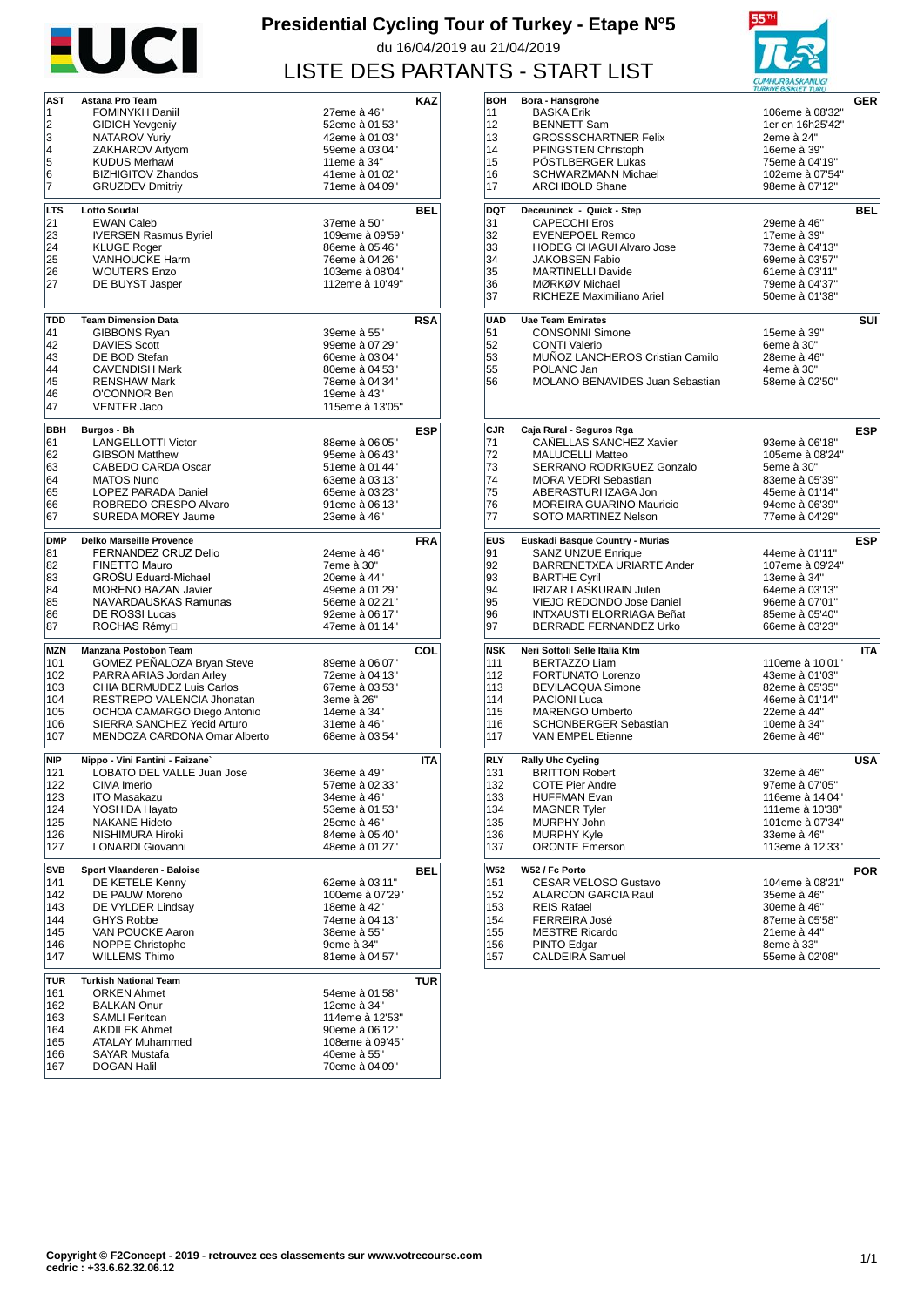# **Communiqué des commissaires Communique of the Commissaires panel**

Presidential Cycling Tour of Turkey Du 16/04/19 au 21/04/19

# **Communique N°4 (étape/Stage : BALIKESIR-BURSA)**

# **Art. 2.6.027**

Due to the crash in the last 3 kilometers, riders 32,101 are credited with the same time of the riders in whose company they were riding at the moment of the incident : 5h21'38

# **Art. 2.12.07 - 4.10.4**

Unauthorized feeding in the last 20 km of the stage

Dossard 112 - FORTUNATO Lorenzo - Neri Sottoli Selle Italia Ktm - 10011235008 Fine 200CHF - 20'' penalty

Team manager Neri Sottoli Selle Italia Ktm - AMORIELLO Luca - 10002924330 Fine 1000CHF

# **Control**

Today, 119 bikes were checked for the fight against technological fraud.

# **Important note for the teams**

1- The teams vans must leave the start area 10 minutes before the riders. If late they will not be permited to pass the race.

2- Team vans whising to go to the finish after the feed must stay, in one group, at the rear of the race convoy until escorted by a moto commissaire to pass the race convoy and the riders. Again if late, they will not be permited to pass the race.

Commissaires panel

Imprimé à / print at : 15:02:48